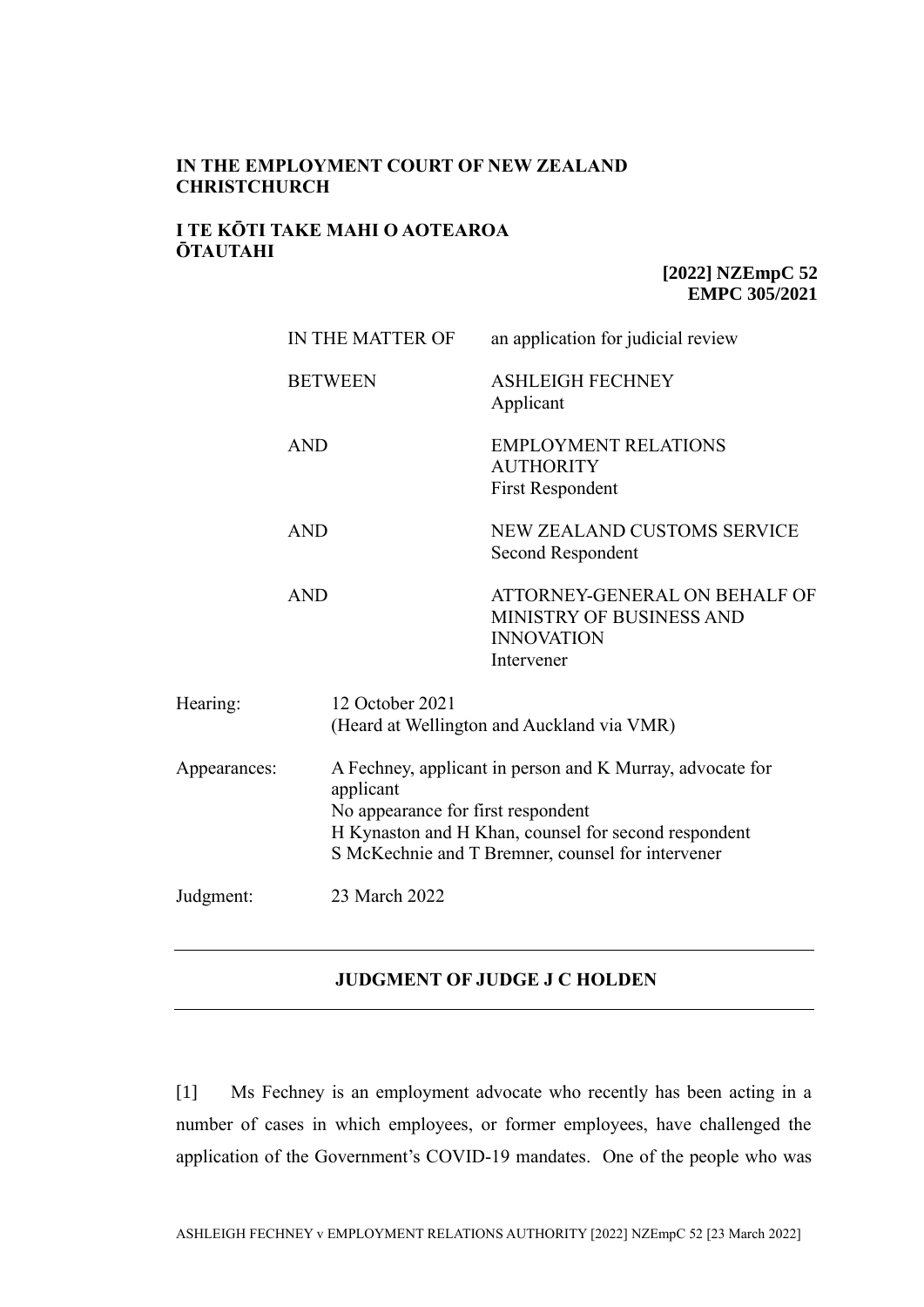challenging the application of the mandates was GF, a former employee of New Zealand Customs Service (Customs), whose employment was terminated after GF did not get the COVID-19 Pfizer vaccine within the time mandated. GF's claim of unjustifiable dismissal was considered by the Employment Relations Authority (the Authority) which first issued a determination dismissing GF's claim on 31 August 2021 (the "original determination"). As explained in this judgment, the Authority subsequently reissued its determination three times, with three erratum. It also issued a subsequent determination dealing with the rescinding of a non-publication order over Ms Fechney's name (the "further determination").<sup>1</sup> The substantive determination published on the Authority's website is dated 1 September 2021 (the "published determination").<sup>2</sup>

[2] The present case is an application for a judicial review brought by Ms Fechney in respect of various statements made by the Authority that Ms Fechney says are findings about her that are pejorative, potentially discriminatory and which have the potential to damage her reputation.

[3] She says she was not aware the Authority was intending to make these findings and that they should have been put to her for comment and submissions. Ms Fechney seeks declarations that the Authority breached her right to natural justice and that the Authority acted in bad faith.<sup>3</sup>

[4] The statements in the published determination that Ms Fechney objects to comprise:

(a) "Further delays were caused by GF's representative disclosing additional information after the investigation closed and a dispute over its admissibility and, issues over a breach of the non-publication order that identified Customs and details of the dispute on a "Givealittle" web

<sup>&</sup>lt;sup>1</sup> *GF v New Zealand Customs Service* [2021] NZERA 455 (Member Beck).<br><sup>2</sup> *GF v New Zealand Customs Service* [2021] NZER A 382 (Member Beck).

<sup>2</sup> *GF v New Zealand Customs Service* [2021] NZERA 382 (Member Beck).

<sup>3</sup> In her statement of claim Ms Fechney had sought an injunction, prohibiting the Authority from publishing the determination as it was then written, but the publication issue was resolved before the substantive hearing.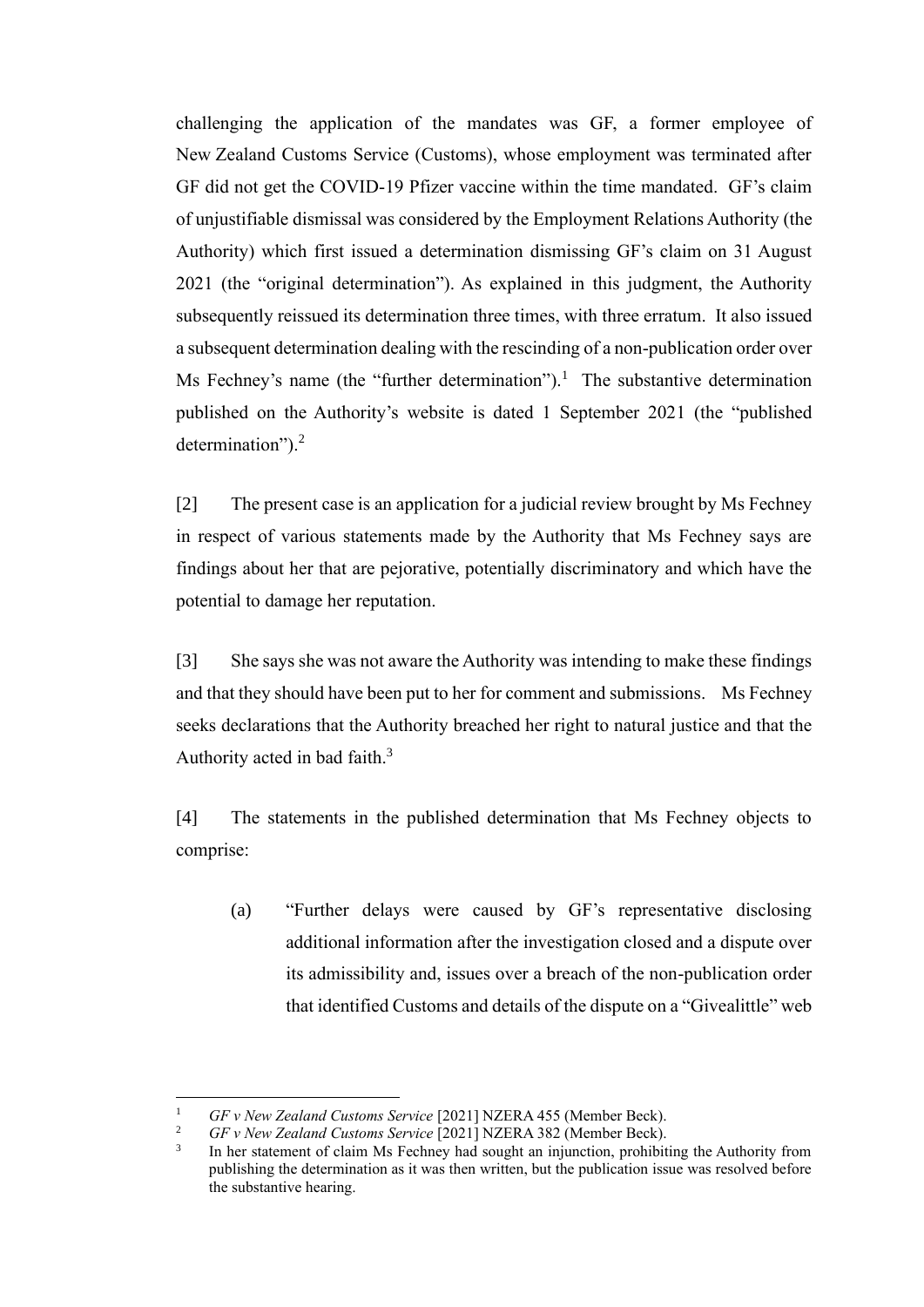site page seeking donations for GF's legal costs."<sup>4</sup> (the "nonpublication comment")

- (b) In relation to additional documentation provided by Ms Fechney, the comment by the Authority, "I note that the presentation of such material initially without any coherent analysis, unnecessarily put Customs to further cost and I will consider such in due course".<sup>5</sup> (the "documentation comment")
- (c) "I observe that GF's representative continued to seek litigation funding using publicity surrounding the dispute whilst identifying and impliedly disparaging Customs on-line when the interim nonpublication order was in place."<sup>6</sup> (the "litigation funding comment")
- [5] Ms Fechney had also objected to statements in the original determination:
	- (a) "Ms Fechney, on health grounds, could not attend the first investigation meeting which necessitated timetabling of submissions."<sup>7</sup> (the "timetabling comment")
	- (b) "I find Ms Fechney inappropriately continued to seek litigation funding using publicity surrounding the dispute whilst identifying and impliedly disparaging Customs on-line when the interim nonpublication order was in place."<sup>8</sup> (the "original litigation funding comment")

### **The parties before the Court**

[6] Ms Fechney appears for herself.

 $4$  At [15].

 $\frac{5}{6}$  At [16].

 $\frac{6}{7}$  At [17].

<sup>&</sup>lt;sup>7</sup> At [14] of the determination as issued on 31 August 2021.<br><sup>8</sup> At [17] of the determination as issued on 31 August 2021.

<sup>8</sup> At [17] of the determination as issued on 31 August 2021, amended in the published determination to the form set out above at [4](c).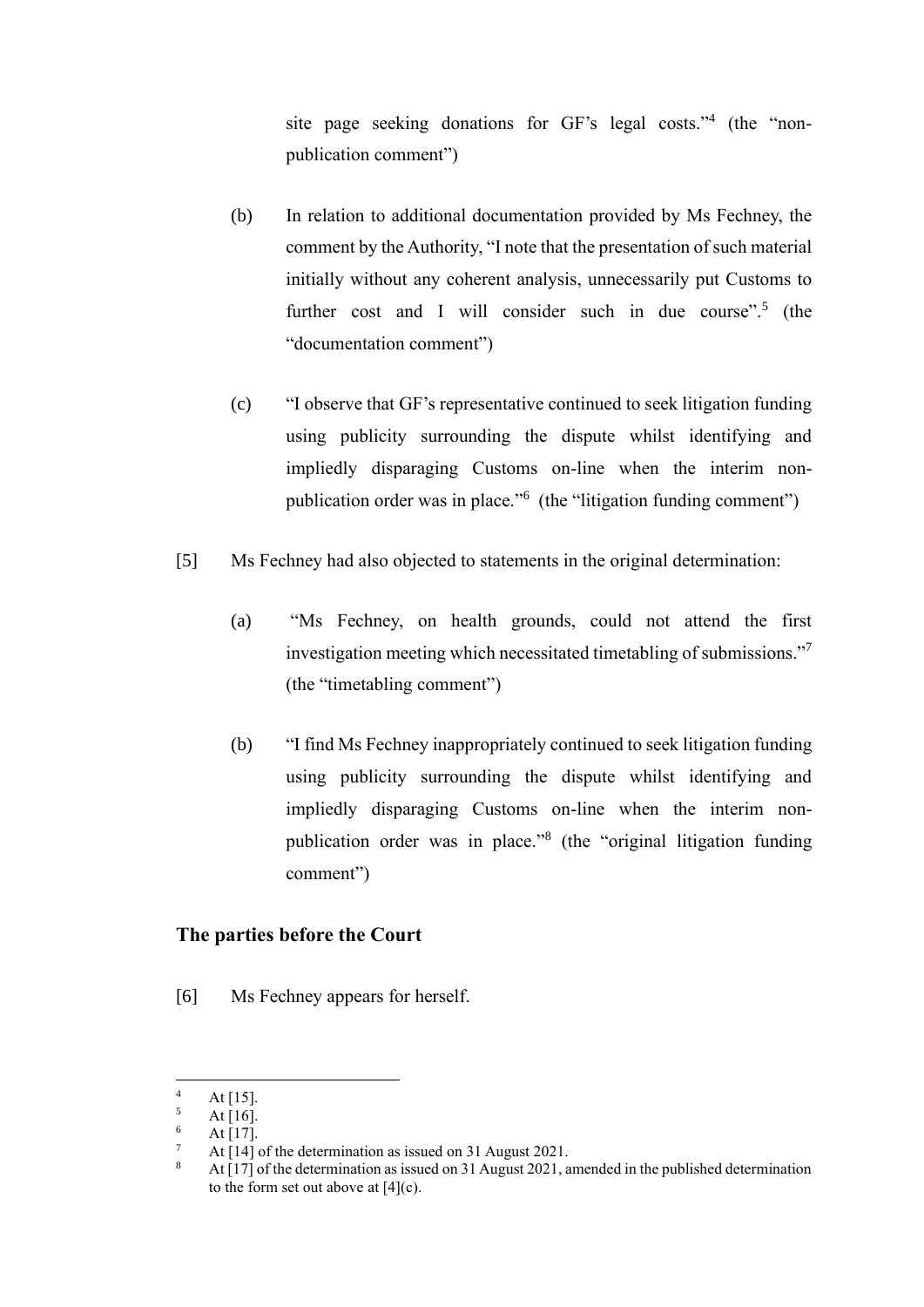[7] The Authority abides the decision of the Court.

[8] Customs appears in opposition to the application, although it has no special interest in the subject matter of the application as its role in the dispute was as the employer of GF.

[9] The Attorney-General appears as intervener after being granted leave to do so on the basis that the Court was likely to be assisted by the Crown's intervention and that the Crown has a demonstrable interest in the proceeding.<sup>9</sup> It was the Attorney-General who made the principal submissions as contradictor to the application.

# **The relevant history of these proceedings is not in dispute**

[10] GF's employment with Customs ceased on 20 April 2021 and they filed a claim for unjustifiable dismissal in the Authority.

[11] Ms Fechney created a "Givealittle" fundraising page to raise funds for GF's proceedings, which named Customs as the employer.

[12] The Authority subsequently made interim non-publication orders over the identities of both GF and Customs.

[13] The matter was timetabled. Ms Fechney then became unwell and was hospitalised.

[14] The investigation meeting took place on 24 and 25 June and 6 August 2021.

[15] After that, on 17 August 2021, Ms Fechney provided further material to the Authority under cover of an email in which Ms Fechney records:

Good Evening,

I have recently come across some information which I believe may assist Member Beck in his decision making. It is information obtained by the Official information Act, and which was uploaded on FYI.org.nz:

<sup>9</sup> *HG v Employment Relations Authority* [2021] NZEmpC 148 at [6].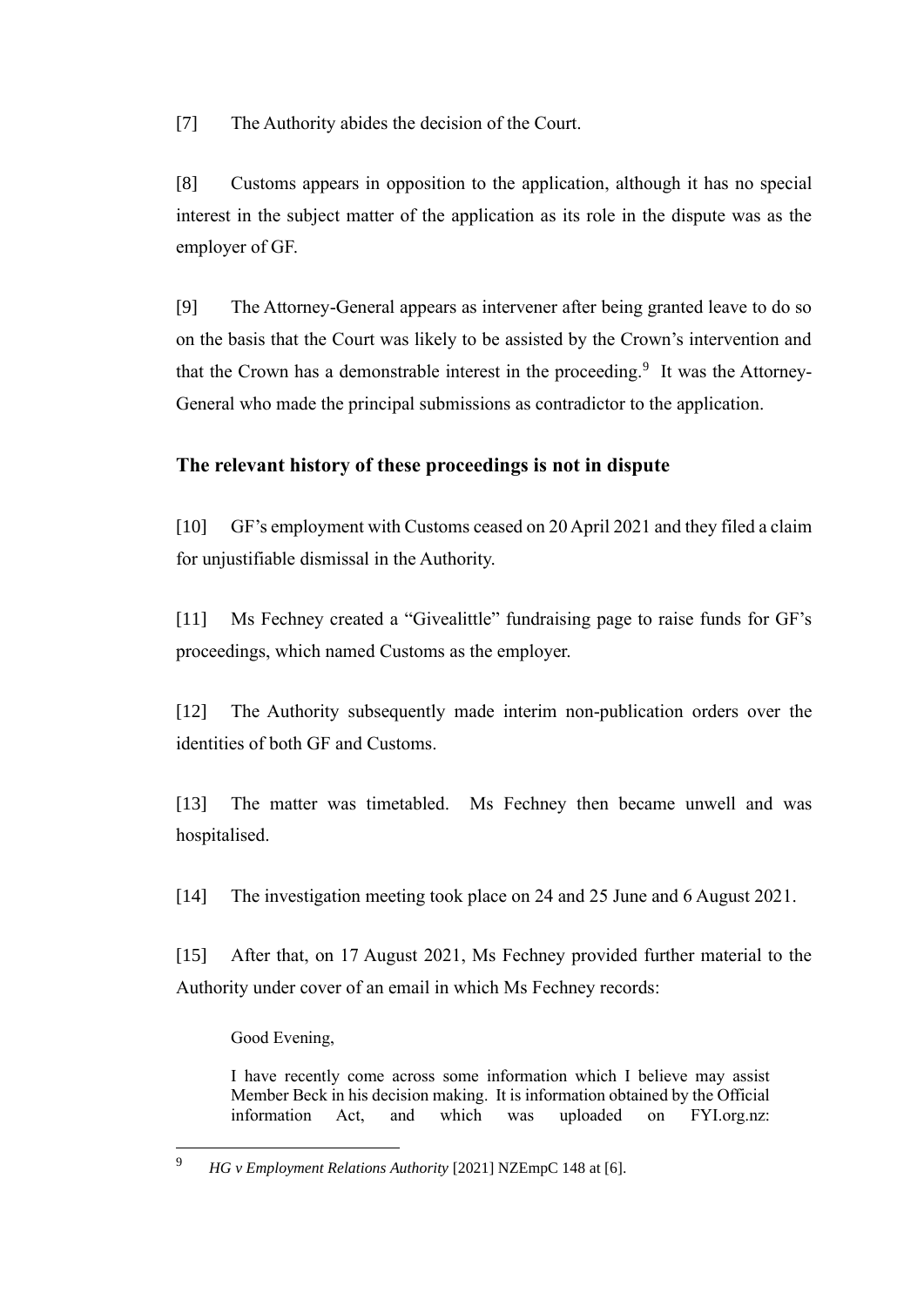https://fyi.org.nz/request/15553-border-executive-board-documents#incoming-61878

They were uploaded on 16 July 2021: however, this is not a website I frequent, and they were only brought to my attention over the weekend.

I have attempted to seek advice about my obligations with respect to this material. I understand that it is my obligation to provide information which is relevant, even after the conclusion of the investigation meeting.

I believe that the two attached documents will assist the Authority in its decision-making process: the Border Executive Board was chaired by the Chief Executive for Customs New Zealand, and was tasked with informing Cabinet and the Minister of COVID-19 Response about employment-related vaccination issues.

It is apparent to me that there was an inherent bias with the Vaccination Order. I understand that this is outside the jurisdiction of the Authority, and proceedings are commencing in the High Court for Judicial Review.

However, for the purposes of these proceedings, the documents show that the applicant was not subjected to a fair and reasonable process: and that, irrespective of whether the Vaccination Order applies, [they were] unjustifiably dismissed due to the significant procedural flaws.

The termination of [their] employment was predetermined: predating any vaccination order.

The documents speak for themselves.

Please let me know of the following steps.

Kind regards Ashleigh Fechney

[16] The Authority issued a minute noting that the material was extensive, and that Ms Fechney had failed to identify which specific content she was seeking to rely upon and claim relevance for. Subsequently, Ms Fechney was directed to provide a memorandum, which she did.

[17] On 25 August 2021, the Authority emailed the parties noting that, despite there being an interim non-publication order in place covering both parties and Ms Fechney seeking to extend such order, the link in the "Givealittle" page continued to publicly disclose the identity of Customs in sufficient detail to link it to the extant matter. The same day, Buddle Findlay, acting for Customs, emailed Ms Fechney asking her to rectify the matter as soon as possible.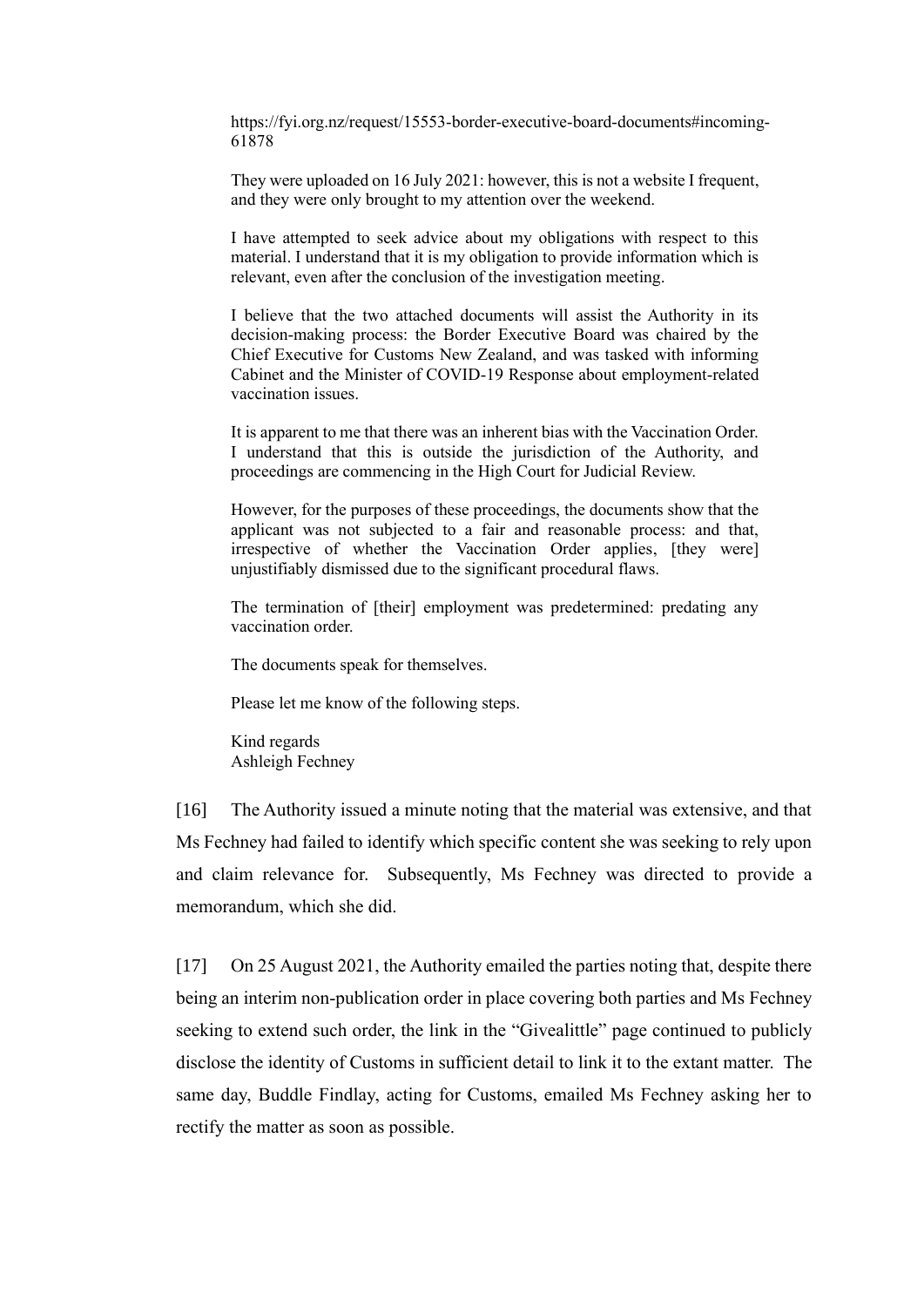[18] Mr Beck, the Authority Member, considered the memorandum provided by Ms Fechney in relation to the material supplied under cover of her email of 17 August 2021 but determined that the material did not assist him with his determination.

[19] The original determination was sent to the parties' representatives on 31 August 2021. In the original determination, the non-publication order in respect of GF was made permanent but the interim non-publication order in respect of Customs was not continued.

[20] As soon as she received the original determination, Ms Fechney emailed the Authority raising concerns.

[21] In relation to the timetabling comment, she said:  $10$ 

This is not true, as timetabling for written submissions had been agreed between representatives before I was admitted to hospital. My admission to hospital, while amounting to a barrier, did not delay the process. The prior timetabling of submissions was a great part of my decision-making in seeking Peter Moore's assistance, rather than rescheduling the Investigation Meeting.

[22] In relation to the non-publication comment, Ms Fechney said:

- This is a finding, rather than a statement. There was no breach of the nonpublication order.
- There was no dispute. New Zealand Customs Service have been invited to raise this with me directly. This has not occurred.
- [23] In respect of the documentation comment Ms Fechney said:
	- The Authority has been formally notified that I have a cognitive disability, and I am especially upset that this has been published in a judgment without any consideration of my rights under natural justice.<sup>11</sup>
	- If New Zealand Customs Service wished to raise this as part of costs, it is entitled to do so. This is unnecessary.
- [24] Finally, in relation to the litigation funding comment, Ms Fechney said:
	- This is a finding which is outside the jurisdiction of the Authority's investigative powers.

<sup>&</sup>lt;sup>10</sup> Mr Moore was appearing alongside Ms Fechney at the Authority's investigation meeting.<br><sup>11</sup> Ms Fechney had disclosed to the Authority that she has ADHD as well as other conditions

<sup>11</sup> Ms Fechney had disclosed to the Authority that she has ADHD as well as other conditions causing chronic fatigue and chronic pain.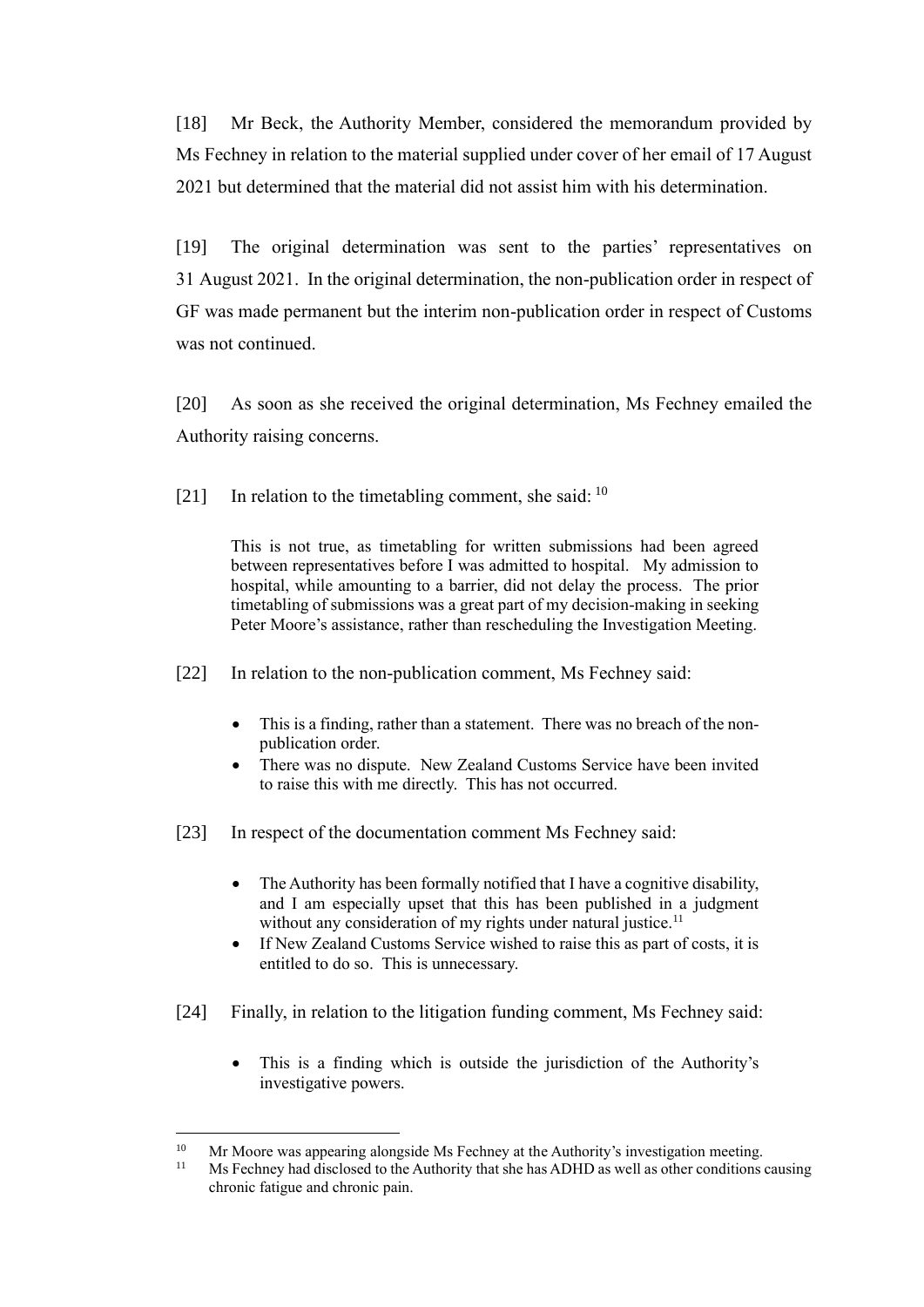- The Authority was not asked to make any determination about any potential breach of non-publication order.
- The Authority should be very aware of the judicial review matters relating to Rowland Samuels, where the Employment Court found that the Authority breached Mr Samuels' rights to natural justice.

[25] Ms Fechney said she considered those four comments to be pejorative findings, and potentially damaging to her reputation. She invited the Authority to reconsider the content of the determination, including its release.

[26] Mr Kynaston, counsel for Customs, responded that Customs agreed with Ms Fechney's comment that the submissions were timetabled prior to her hospital admission. Mr Kynaston also said that Customs did not intend to pursue any claim in relation to the publication of its name on the "Givealittle" page. He said that Customs did not have an issue with the Authority revisiting the points noted or giving Ms Fechney an opportunity to comment on those, to the extent it had the power and was prepared to do so.

[27] Mr Kynaston concluded, however, that Customs was keen to see matters resolved quickly as there was a broad interest in the determination.

[28] An erratum was issued by the Authority addressing the timetabling point, rewording [14] of the original determination to the form it takes in [14] of the published determination.

[29] On 2 September 2021, Ms Fechney filed these proceedings in the Court. Her proceedings included an interlocutory application for an urgent interim injunction, seeking an order prohibiting the Authority from publicly publishing its determination, or, in the alternative, an order requiring non-publication of the names of all parties and representatives. In the face of that application, the Authority agreed to reissue the determination with an interim non-publication order with respect to Ms Fechney's name and Ms Fechney, through her representative at the time, accepted that would resolve the interim application. This led to a further erratum and to the reissued, published determination dated 1 September 2021, which was put on the Authority's website.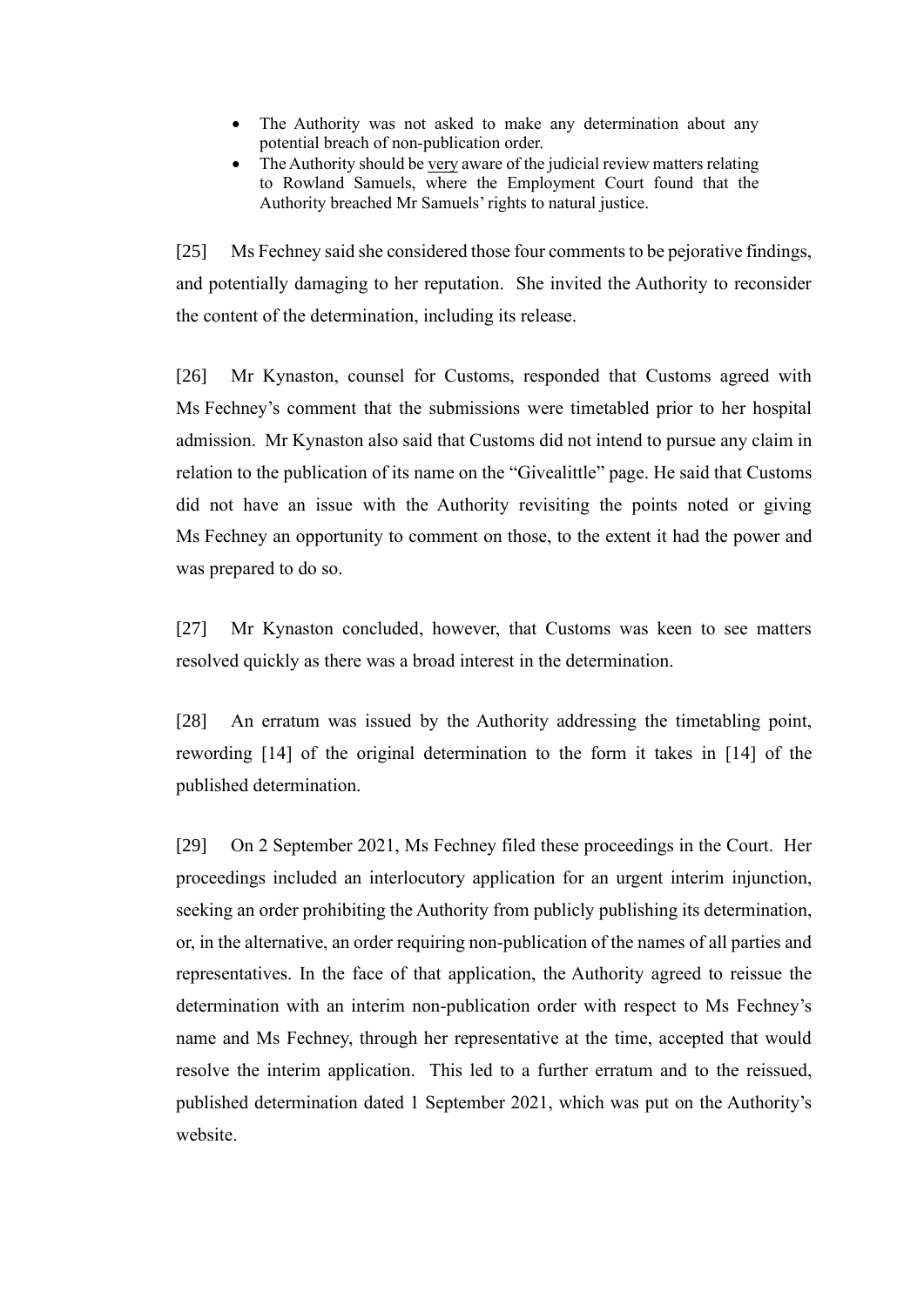[30] The Court also made an interim non-publication order with respect to Ms Fechney's identity in these proceedings.<sup>12</sup>

[31] A further erratum was issued by the Authority on 6 September 2021, reinserting some paragraphs into the determination and amending others to include reference to interim non-publication.

[32] Ms Fechney then advised that she no longer sought non-publication over her own name. Her revised position was addressed at the hearing of this matter and the Court lifted its non-publication order.<sup>13</sup> The Authority then issued the further determination, dated 18 October 2021, lifting the Authority's non-publication order over Ms Fechney's name.<sup>14</sup>

### **The issues in this case**

- [33] The following issues arise:
	- (a) Whether the Court has jurisdiction to determine Ms Fechney's judicial review claim that the Authority failed to observe her rights of natural justice.
	- (b) If so, whether the Authority did fail to observe Ms Fechney's rights of natural justice.
	- (c) Whether the Authority acted in bad faith in that it discriminated against Ms Fechney in its determination.
	- (d) Whether the Authority acted with dishonest or unfair intent in publishing its determination.

[34] Ms Fechney said that the Authority did not have jurisdiction to do what it did. I do not take Ms Fechney to be meaning "jurisdiction" in the narrow sense. Clearly

<sup>&</sup>lt;sup>12</sup> *HG v Employment Relations Authority*, above n 9, at [8].<br><sup>13</sup> *Eachnew v Employment Polations Authority* [2021] NZE<sub>E</sub>

<sup>13</sup> *Fechney v Employment Relations Authority* [2021] NZEmpC 173.

Above n 1.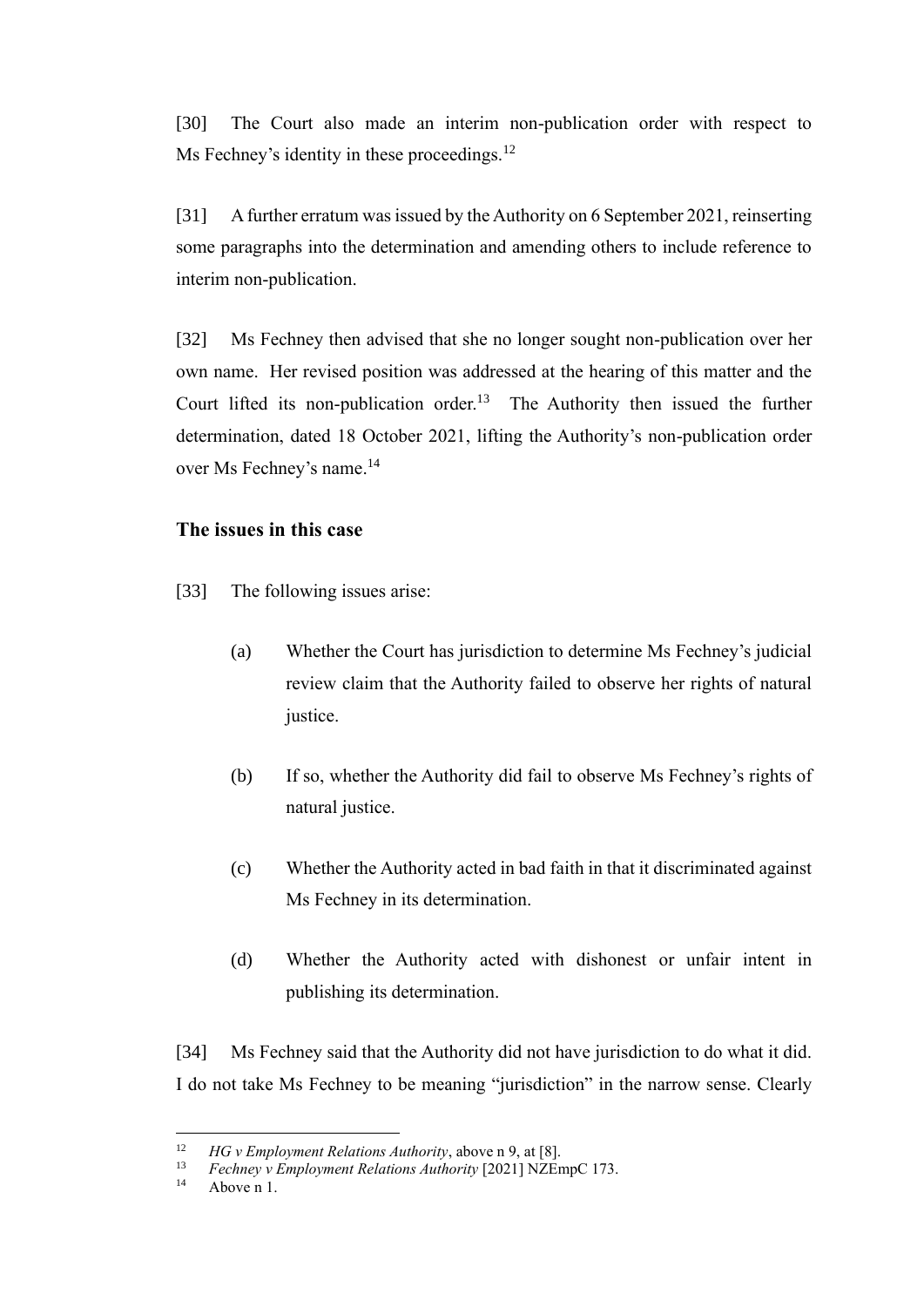the Authority has jurisdiction to make determinations under s 161(1) and nonpublication orders pursuant to cl 10 of sch 2 to the Employment Relations Act 2000 (the Act).

[35] Rather, Ms Fechney submits that the Authority's determination is open to review by the Court, both in respect of the ground of breach of natural justice by the Authority and on the ground that the Authority has discriminated against Ms Fechney, amounting to bad faith.

[36] In relation to the allegation of breach of natural justice, Ms Fechney submits that there was no evidence to support the Authority's findings and the Authority did not allow her to respond.

[37] Ms Fechney's claim of discrimination amounting to bad faith principally relates to the documentation comment. Ms Fechney says the documentation comment was discriminatory. She relies on the New Zealand Bill of Rights Act 1990 and the Human Rights Act 1993. She says there was no basis for the Authority to make that comment which she says was irrelevant and without basis and therefore unjust and prejudicial.

[38] Ms Fechney says that repeating the documentation comment in the published determination was not reasonable and was done with the intent that it would personally affect Ms Fechney.

[39] Ms Fechney raises other concerns about the determination (in each of its iterations). She says she was treated differently from Mr Kynaston throughout the determination in a way that was deliberate, demeaning and potentially sexist. She says that she was repeatedly referred to by name, in comparison to Mr Kynaston who was referred to as "Customs' lawyer". She also points to other comments that she says were personal about her rather than about her client, which was not the case with Mr Kynaston. In respect of the published determination, Ms Fechney points to the Authority Member referring to her as "the second representative" when she was lead representative.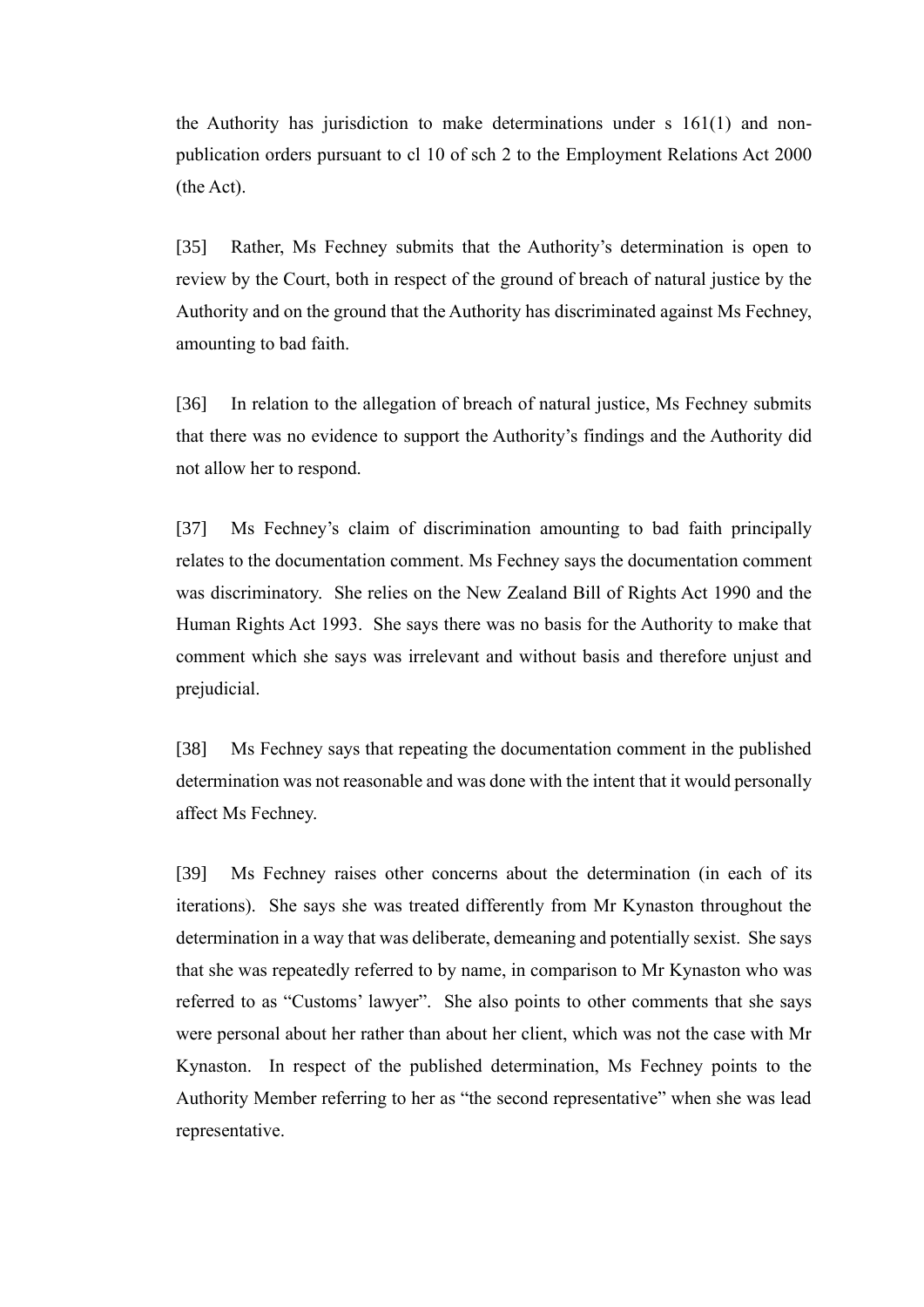[40] Customs made brief submissions, noting its interest in maintaining the determination insofar as it relates to the substantive issues, recognising the general and public importance in the legal issues involved in the present application and otherwise adopting the Attorney-General's written submissions.

[41] The Attorney-General did not dispute that Ms Fechney had standing.

[42] His principal submission is that s 184 of the Act ousts the Court's jurisdiction to hear the aspects of the claim relating to natural justice and discrimination.

- [43] The Attorney-General says further:
	- (a) if there is jurisdiction in relation to natural justice, the applicable thresholds are such that this claim should be dismissed;
	- (b) the Authority did not discriminate against Ms Fechney;
	- (c) while there is jurisdiction to hear the bad faith claim, the high evidential burden to establish such a claim has not been met; and
	- (d) if a breach of natural justice is established:
		- (i) the Court should decline the relief sought; and
		- (ii) if not, then the only appropriate relief is a declaration.

## **There are restrictions on review**

[44] Section 184 of the Act places a restriction on the reviewability of determinations, orders or proceedings of the Authority. It provides:

#### **184 Restriction on review**

(1) Except on the ground of lack of jurisdiction or as provided in section 179, no determination, order, or proceedings of the Authority are removable to any court by way of certiorari or otherwise, or are liable to be challenged, appealed against, reviewed, quashed, or called in question in any court.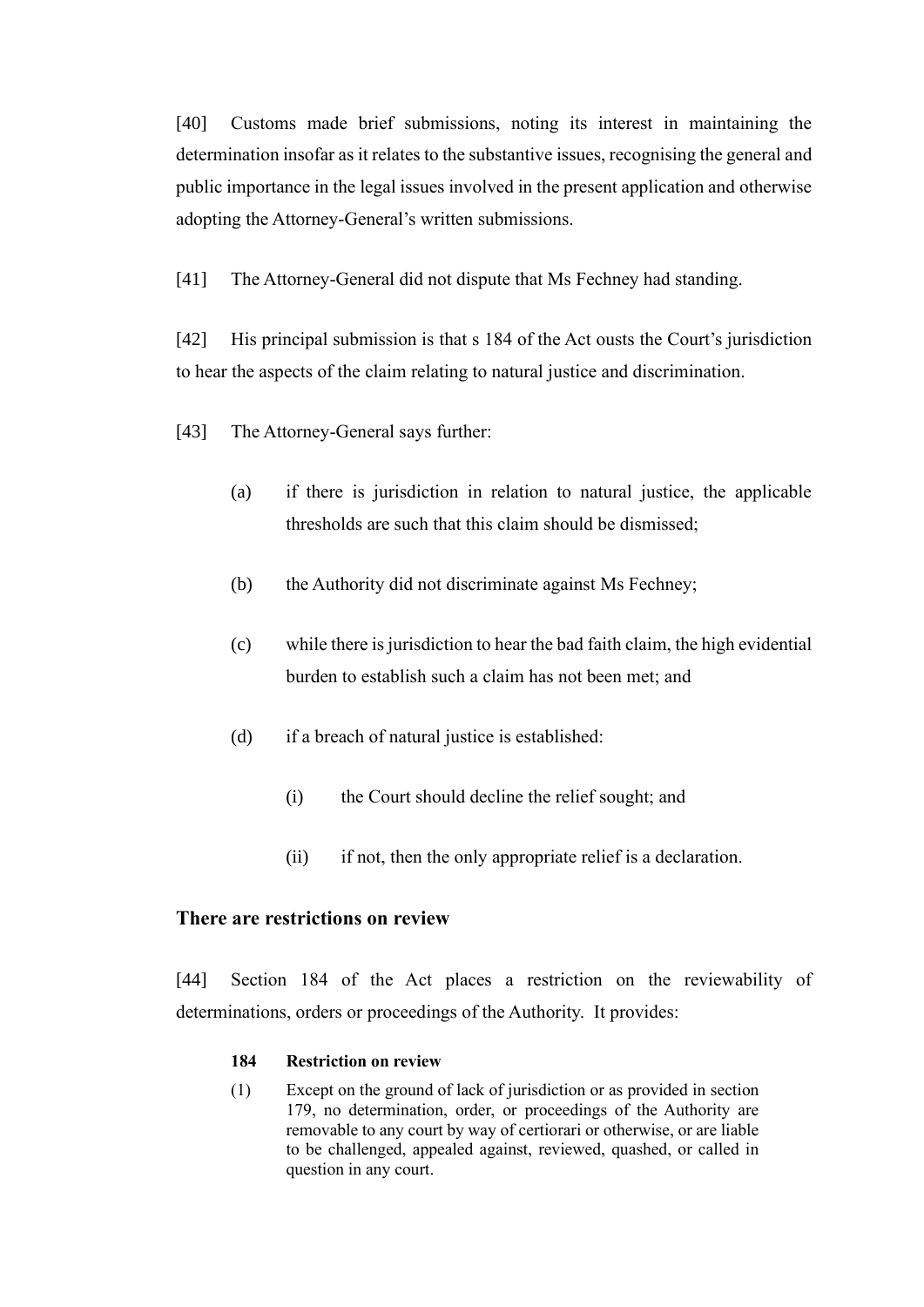- (1A) No review proceedings under section 194 may be initiated in relation to any matter before the Authority unless—
	- (a) the Authority has issued a determination under section 174A(2), 174B(2), 174C(3), or 174D(2) (as the case may be) on all matters relating to the subject of the review application between the parties to the matter; and
	- (b) (if applicable) the party initiating the review proceedings has challenged the determination under section 179; and
	- (c) the court has made a decision on the challenge under section 183.
- (2) For the purposes of subsection (1), the Authority suffers from lack of jurisdiction only where,—
	- (a) in the narrow and original sense of the term jurisdiction, it has no entitlement to enter upon the inquiry in question; or
	- (b) the determination or order is outside the classes of determinations or orders which the Authority is authorised to make; or
	- (c) the Authority acts in bad faith.

[45] A similar provision places restrictions on the review of decisions, orders or proceedings of the Court:

### **193 Proceedings not to be questioned**

- (1) Except on the ground of lack of jurisdiction or as provided in sections 213, 214, 217, and 218, no decision, order, or proceedings of the court are removable to any court by certiorari or otherwise, or are liable to be challenged, appealed against, reviewed, quashed, or called in question in any court.
- (2) For the purposes of subsection (1), the court suffers from lack of jurisdiction only where,—
	- (a) in the narrow and original sense of the term jurisdiction, it has no entitlement to enter upon the inquiry in question; or
	- (b) the decision or order is outside the classes of decisions or orders which the court is authorised to make; or
	- (c) the court acts in bad faith.

[46] In *Samuels v Employment Relations Authority*, her Honour Chief Judge Inglis determined that s 184 did not oust the Court's jurisdiction to hear an application for judicial review alleging breach of natural justice by the Authority.<sup>15</sup> Understandably, Ms Fechney relies on *Samuels* in her submission that the Court has jurisdiction to hear her claims in respect of an alleged breach of natural justice and discrimination.

<sup>15</sup> *Samuels v Employment Relations Authority* [2018] NZEmpC 138, [2018] ERNZ 406.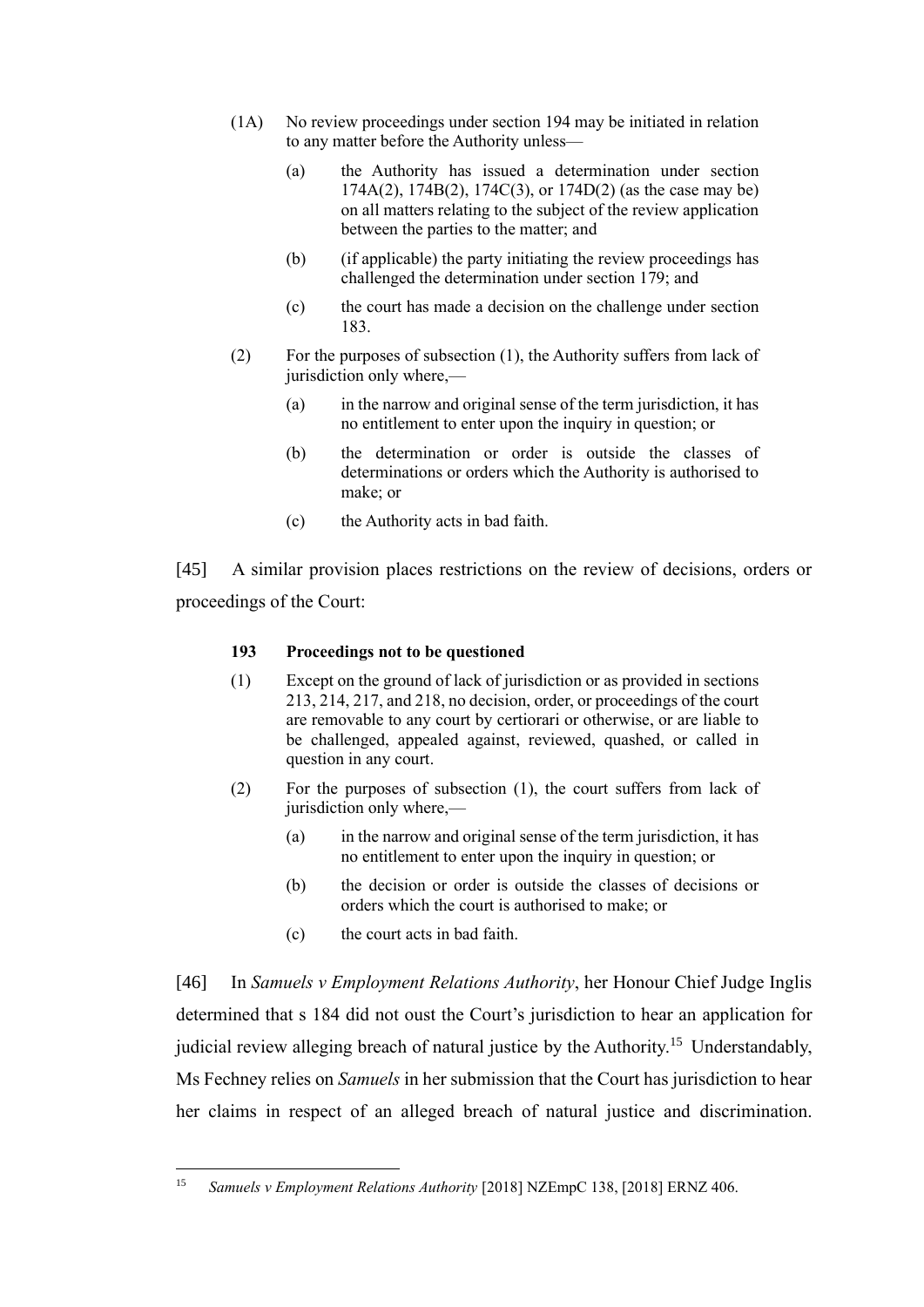Ms McKechnie, counsel for the Attorney-General, says that the Court's findings in *Samuels* were wrong.

## **Ouster clauses approached with caution**

[47] The modern approach of Courts to treating ouster clauses with caution was led by the House of Lords in *Anisminic Ltd v Foreign Compensation Commission*. 16 In that case, it was held that the decision made by the Foreign Compensation Commission was not a "determination" within the meaning of the Act in question,  $17$  but rather a "nullity" which could not be protected by the relevant ouster clause. The House of Lords held that a decision was a nullity where the decision-maker had made an error, including, among others, by asking itself the wrong question, making the decision in bad faith, or failing to comply with natural justice.

[48] This approach was adopted in New Zealand by the Court of Appeal in *Bulk Gas Users Group v Attorney-General.*<sup>18</sup> In that case, the Court of Appeal held that, because the Secretary of Energy made an error of law, he acted beyond his jurisdiction, meaning his decision was not protected by the relevant ouster clause. Cases following *Bulk Gas* generally regarded any ouster clause to be ineffective and courts proceeded to evaluate decisions on all the ordinary grounds of review.<sup>19</sup>

[49] Given the constitutional importance of judicial review, reinforced as it is by s [27\(2\)](https://www.westlaw.co.nz/maf/wlnz/app/document?&src=rl&docguid=I046a136ae02411e08eefa443f89988a0&hitguid=I11dc5e049eec11e0a619d462427863b2&snippets=true&startChunk=1&endChunk=1&isTocNav=true&tocDs=AUNZ_CASES_TOC&extLink=false#anchor_I11dc5e049eec11e0a619d462427863b2) of the Bill of Rights Act, the courts approach ouster clauses cautiously and in particular will give anxious consideration to their interpretation and application. Judges should be slow to conclude that an ouster provision precludes applications for judicial review alleging unlawfulness of any kind.<sup>20</sup>

[50] The Courts have, however, recognised that ouster clauses may be desirable in certain circumstances and balance this with the goal of ensuring adequate oversight of

<sup>&</sup>lt;sup>16</sup> *Anisminic Ltd v Foreign Compensation Commission* [1969] 2 AC 147 (HL).

<sup>&</sup>lt;sup>17</sup> Foreign Compensation Act 1950 (UK), s 4(4).

<sup>18</sup> *Bulk Gas Users Group v Attorney-General* [1983] NZLR 129 (CA).

<sup>&</sup>lt;sup>19</sup> See for example *National Hydatids Council v Ward* HC Tauranga M55/88, 7 June 1989 at 1; *Martin v Attorney-General* HC Christchurch AS370/83, 12 February 1986 at 8.

<sup>20</sup> *McGuire v Secretary for Justice* [2018] NZSC 116, [2019] 1 NZLR 335, at [43]; *H v Refugee and Protection Officer* [2019] NZSC 13, [2019] 1 NZLR 433 at [63].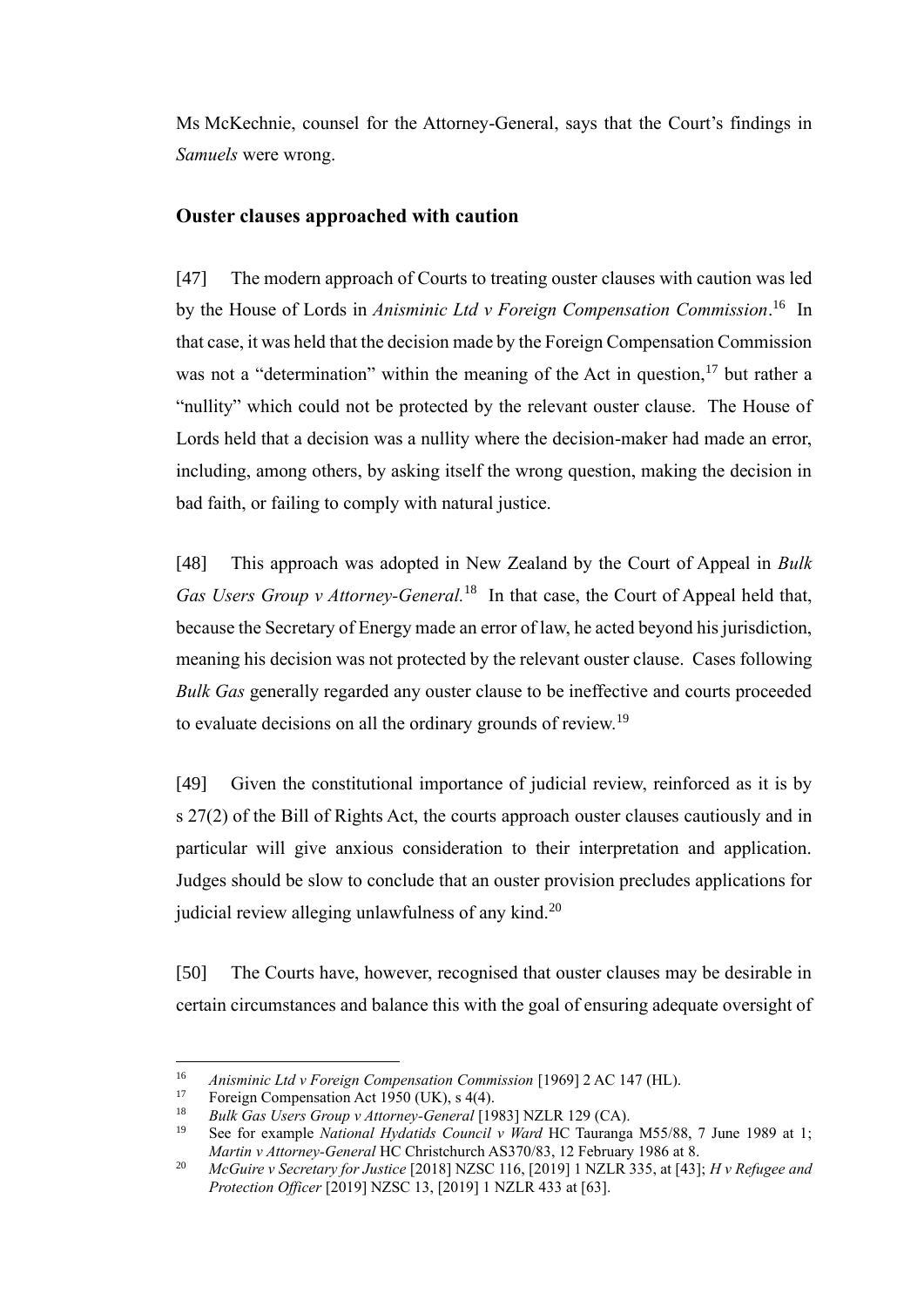administrative decision-making. Courts have considered the availability of alternative avenues of appeal or review; whether judicial review is wholly or partially ousted; and policy reasons, including the speed and finality of decision-making, to be relevant factors when interpreting an ouster clause.<sup>21</sup> Relevantly in this case, an ouster clause may be looked upon more favourably where it exists in a specialist context like employment relations.<sup>22</sup>

[51] Further, notwithstanding the caution exercised by the Courts, it is relevant here that, unlike the High Court, but like the Court of Appeal, the Employment Court is a creature of statute. 23

#### **The Court of Appeal has considered s 193**

[52] As noted, ss 184 and 193 are substantively similar, ss 184(1) and 193(1) operate in the same way and ss 184(2) and 193(2) are in all material respects identical: "the Authority" is simply replaced with "the Court" and "determination" with "decision". Section 184 has the addition of sub-section (1A), which introduces a further procedural hurdle to judicial review of Authority determinations, but that does not detract from the other sub-sections.

[53] In approaching s 193, the Court of Appeal has noted on a number of occasions that it has a very narrow jurisdiction on review. $24$ 

[54] In *Parker*, the Court of Appeal noted the terminology used by Parliament in s 48(7) of the Industrial Relations Act 1973, being the predecessor to s 193 of the Act, commenting that it was clear that Parliament intended to permit judicial review only

<sup>21</sup> See *Tannadyce Investments Ltd v Commissioner of Inland Revenue* [2011] NZSC 158, [2012] 2 NZLR 153; *Ramsay v Wellington District Court* [2006] NZAR 135 (CA); *Love v Porirua City Council* [1984] 2 NZLR 308 (CA).

<sup>&</sup>lt;sup>22</sup> *New Zealand Rail Ltd v Employment Court* [1995] 3 NZLR 179, [1995] 1 ERNZ 603 (CA); *Parker v Silver Fern Farms* [2011] NZCA 564, [2012] 1 NZLR 256.

<sup>23</sup> *AFFCO New Zealand Ltd v Employment Court* [2017] NZCA 123, [2017] 3 NZLR 603, [2017] ERNZ 137 at [35].

<sup>24</sup> *AFFCO*, above n 23; *Parker v Silver Fern Farms Ltd*, above n 22; *Moodie v Employment Court*  [2012] NZCA 508, [2012] ERNZ 201; *Kennedy v Employment Relations Authority* [2022] NZCA 12 at [10].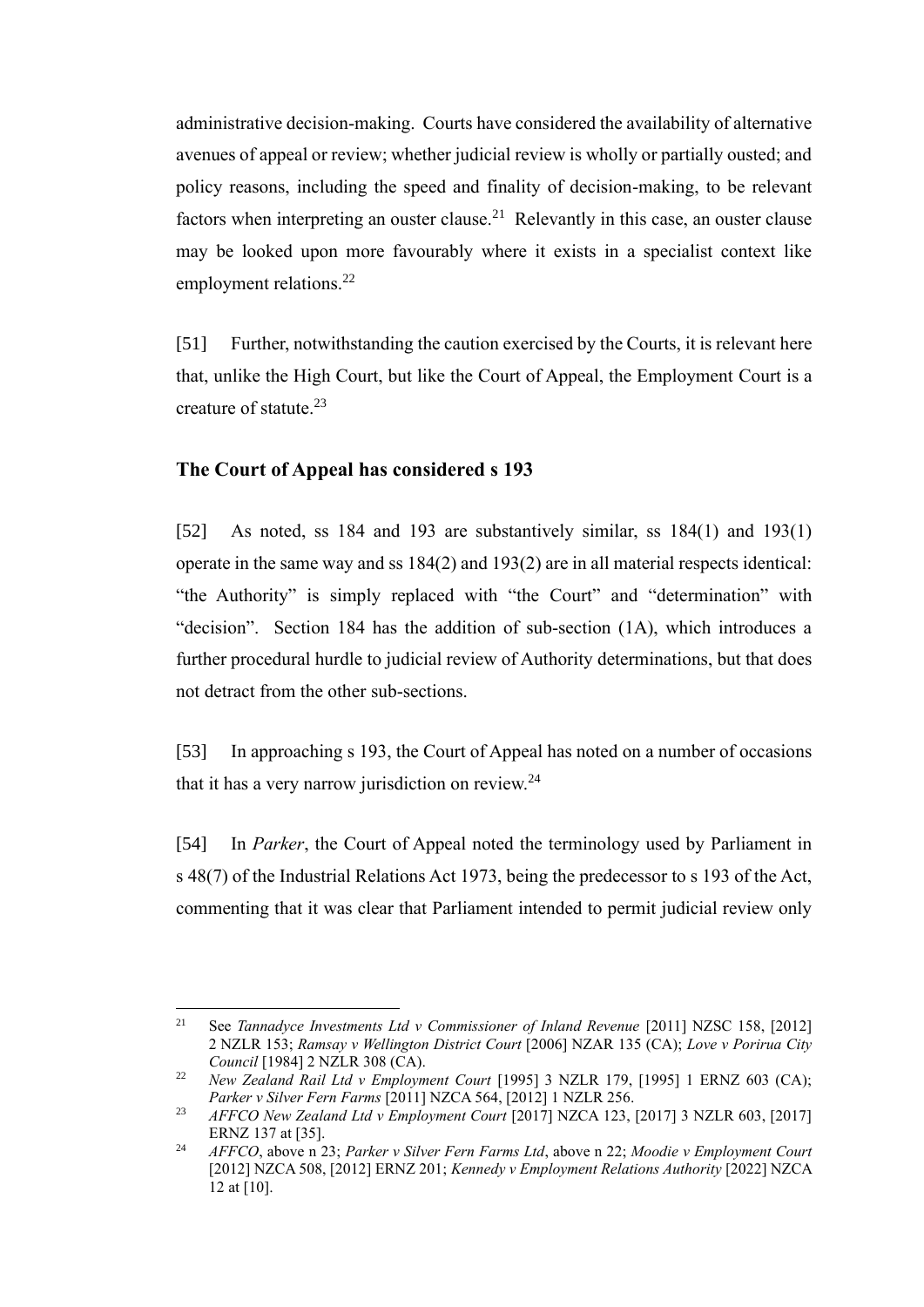in three of the circumstances that Lord Reid had listed in *Anisminic* as being captured by the term "jurisdiction". Lord Reid had included:<sup>25</sup>

- the narrow and original sense of the tribunal [not] being entitled to enter on the inquiry in question;
- a decision which [the tribunal] had no power to make;
- decision[s] made in bad faith; or
- where the Tribunal had failed in the course of the inquiry to comply with the requirements of natural justice.

[55] As can be seen, s 193(2) of the Act (and its predecessors) does not include an inquiry into an alleged breach of the requirements of natural justice. The Court of Appeal was clear that it has no jurisdiction to review an Employment Court decision on the grounds of breach of natural justice.<sup>26</sup> The Court of Appeal has maintained that position in subsequent decisions.<sup>27</sup>

[56] To date, the Court of Appeal has not considered whether such a barrier exists in respect of review of the Authority by the Employment Court. While the Employment Court decision in *David v Employment Relations Authority*<sup>28</sup> was raised in the context of the *Parker* case, the Court of Appeal declined to engage with it substantively. It did, however, make three comments on it.<sup>29</sup>

[50] First, it was concerned with a different section of the Act with a different history. The relationship between the Employment Relations Authority and the Employment Court is not on all fours with the relationship between the Employment Court and this Court. Whether the Employment Court was correct in the context in which it was operating is best left to a case where the jurisdiction of the Employment Court is in issue.

[51] Secondly, in so far as the Court relied on *Bulk Gas Users Group v Attorney-General*, the decision is in error. Contrary to what the Employment Court said at [30] of its decision, *Bulk Gas* was not concerned with "a statutory provision similar to s 184(1)". The privative provision in issue in *Bulk Gas*  did not have the restricted meaning of "lack of jurisdiction" which is to be

<sup>&</sup>lt;sup>25</sup> *Anisminic*, above n 16.<br><sup>26</sup> *Payker* above n 22, at

<sup>&</sup>lt;sup>26</sup> *Parker*, above n 22, at [47], [53].

<sup>&</sup>lt;sup>27</sup> *Moodie*, above n 24, at  $[16]$ ;  $\overline{AFCO}$ , above n 23, at  $[22]$ <sup>[23]</sup>.<br><sup>28</sup> *David y Employment Palations Authority* [2001] EPNZ 354 (Eq.

<sup>28</sup> *David v Employment Relations Authority* [2001] ERNZ 354 (EmpC) at [49]-[52].

<sup>29</sup> *Parker*, above n 22, at [50]-[52] (footnotes omitted).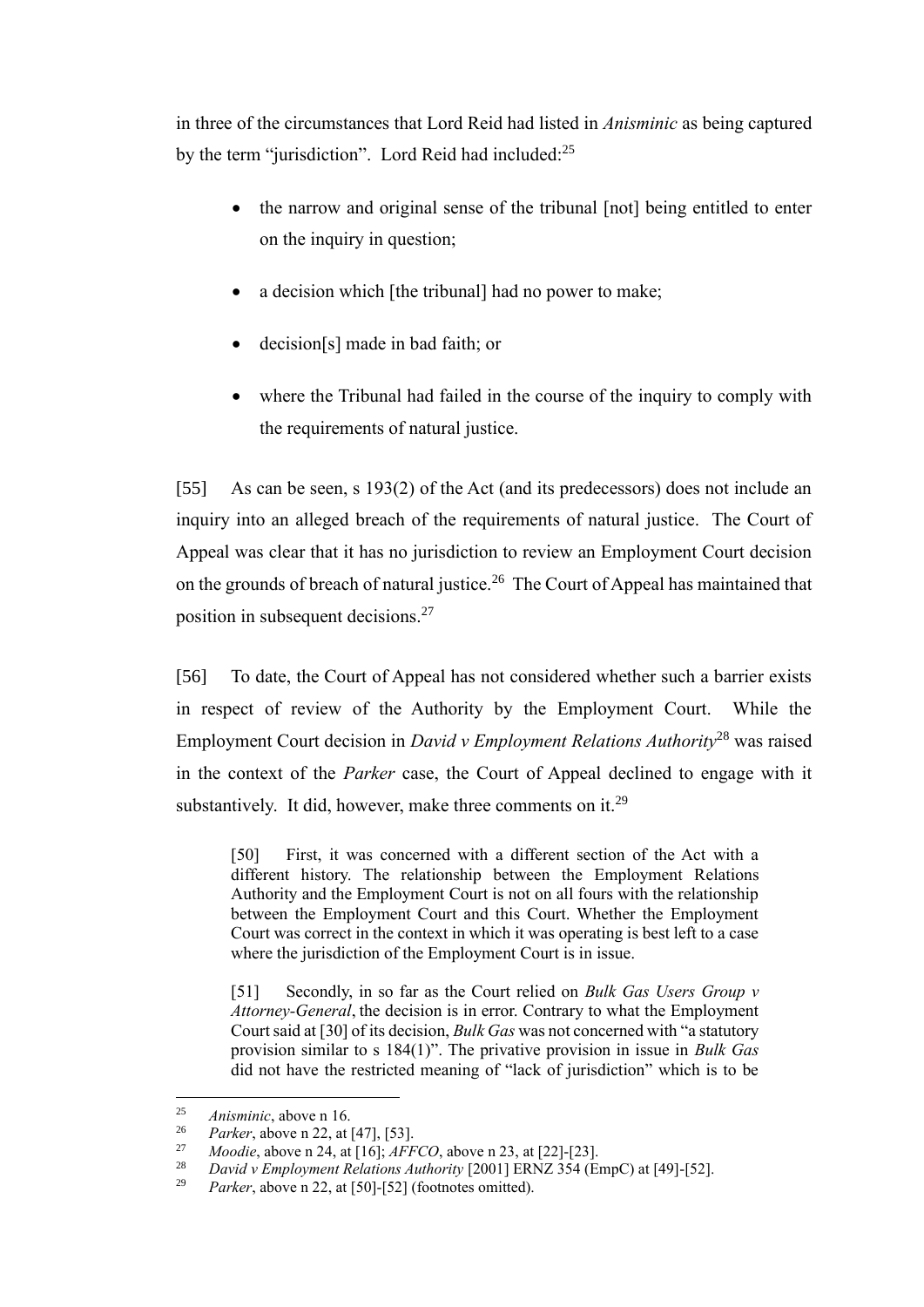found in both s 193(2) and s 184(2) of the ERA. Nor was *Bulk Gas* concerned with the rules of natural justice.

[52] Thirdly, the Employment Court misstated what this Court had held in *New Zealand Rail*. It said that this Court had "made clear that the [privative provision] would not have prevailed in the presence of a breach of natural justice". We do not consider, with respect, the Court made that "clear". On the contrary, it refrained from comment on it.

[57] Thus, while the Court of Appeal did not make any findings with respect to *David*, its comments cannot be seen as any form of endorsement of that decision either.

## *Samuels* **compared ss 184 and 193**

[58] In *Samuels*, the Court found that Mr Samuels had standing to pursue an application for judicial review in the Employment Court for an alleged breach of natural justice by the Authority. In reaching that finding, the Chief Judge took a different approach to s 184 than the Court of Appeal did to s 193 and relied on *David*.

[59] In summary, the reasoning of the Chief Judge was:

- (a) The rationales behind ss 184 and 193 are different, and, as noted by the Court of Appeal, have different legislative histories. The Chief Judge said the reason for the ouster clause in s 193 was to ensure that the employment law jurisdiction is kept as separate as possible from the ordinary common law courts, which have historically failed to recognise that an employment relationship is something beyond a simple contractual interpretation exercise. That rationale does not apply in relation to s 184.<sup>30</sup>
- (b) There is a presumption that Parliament does not intend to make invalid decisions unreviewable, rebuttable where the wording of a provision is very clear. While the Chief Judge acknowledged that s 184 is very clear, she says it becomes "somewhat murkier if Parliament's intention (as to whether judicial review should be available on the grounds of natural justice) is considered, having regard to subsequent amendments

<sup>30</sup> *Samuels*, above n 15, at [21].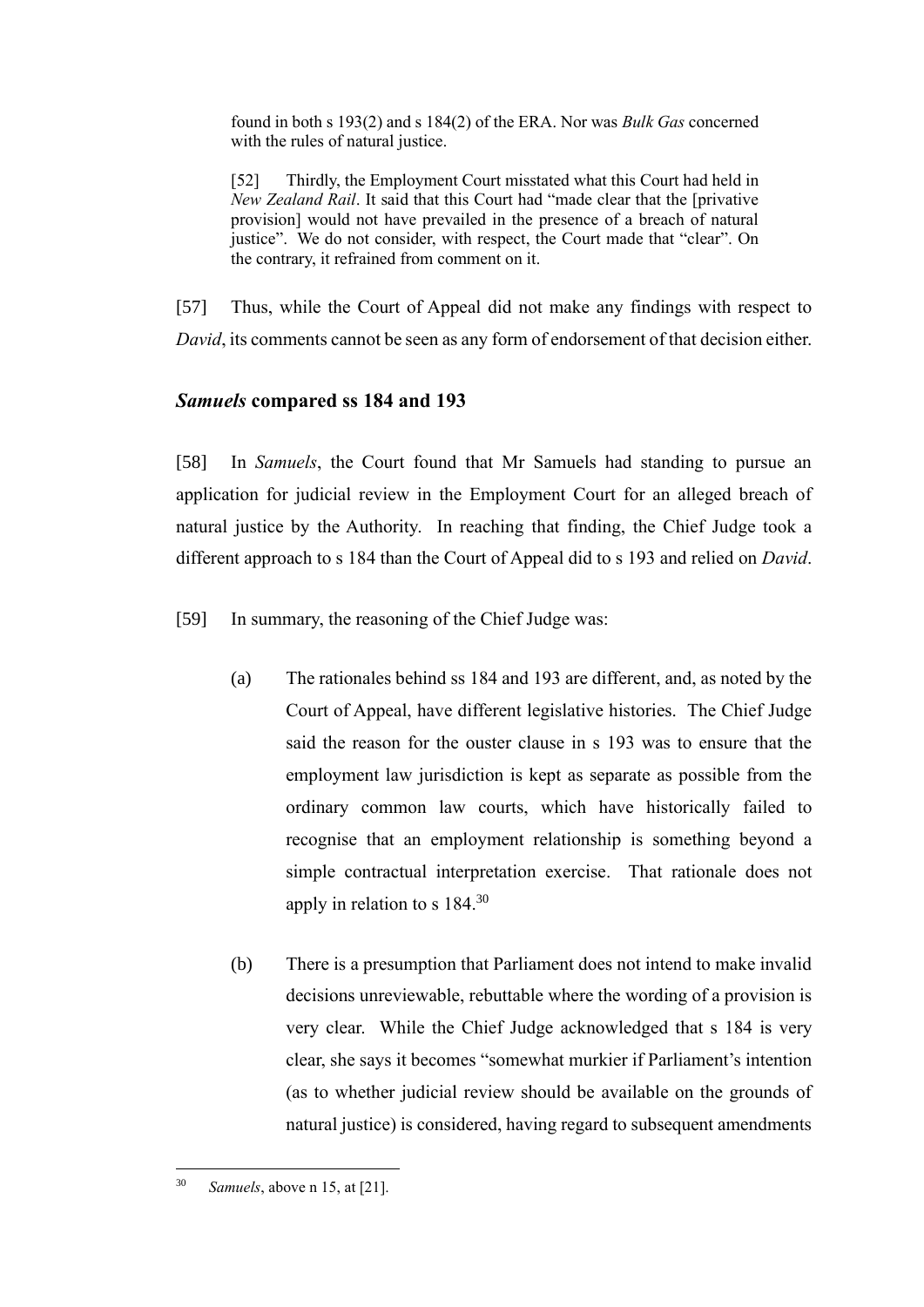to the Act". The Chief Judge noted that s 184 was amended after *David* and the subsequent decision in *Metargem v Employment Relations Authority*, <sup>31</sup> both of which had found that natural justice was an available ground for judicial review. The amendment was to introduce s 184(1A), requiring parties to wait until after the Authority had made its determination and after a challenge against the determination had been decided in the Court, before an application for judicial review could be advanced. The Chief Judge found it revealing that, in responding to *David* and *Metargem,* Parliament did *not* take the opportunity to make it plain that natural justice was unavailable as a ground for judicial review.<sup>32</sup>

- (c) Section  $157(2)(a)$  makes it crystal clear that the Authority must comply with the principles of natural justice and, while the statute allows for challenges, when a challenge is unavailable the only remaining avenue would be judicial review.
- (d) Section 184(1A) was introduced to reverse the decision in *David*, because the judicial review in that case was applied for before the Authority completed its investigation. The statutory purpose underlying the amendment appears to have been designed to ensure that the process remains streamlined.
- (e) While *Bulk Gas*<sup>33</sup> did not concern natural justice, *Anisminic*<sup>34</sup> and other cases have referred to the possibility of natural justice as a ground of review in the face of an ouster clause.<sup>35</sup>
- (f) *New Zealand Rail v Employment Court*, <sup>36</sup> relied on in *David*, "may suggest that Judge Castle [the Judge at first instance in *New Zealand*

<sup>&</sup>lt;sup>31</sup> *Metargem v Employment Relations Authority* [2003] 2 ERNZ 186 (EmpC).<br><sup>32</sup> At [26]

 $rac{32}{33}$  At [26].

<sup>33</sup> *Bulk Gas Users Group*, above n 18.

<sup>34</sup> *Anisminic*, above n 16.

Samuels, above n 15, at [29].

<sup>36</sup> *New Zealand Rail Ltd v Employment Court*, above n 22.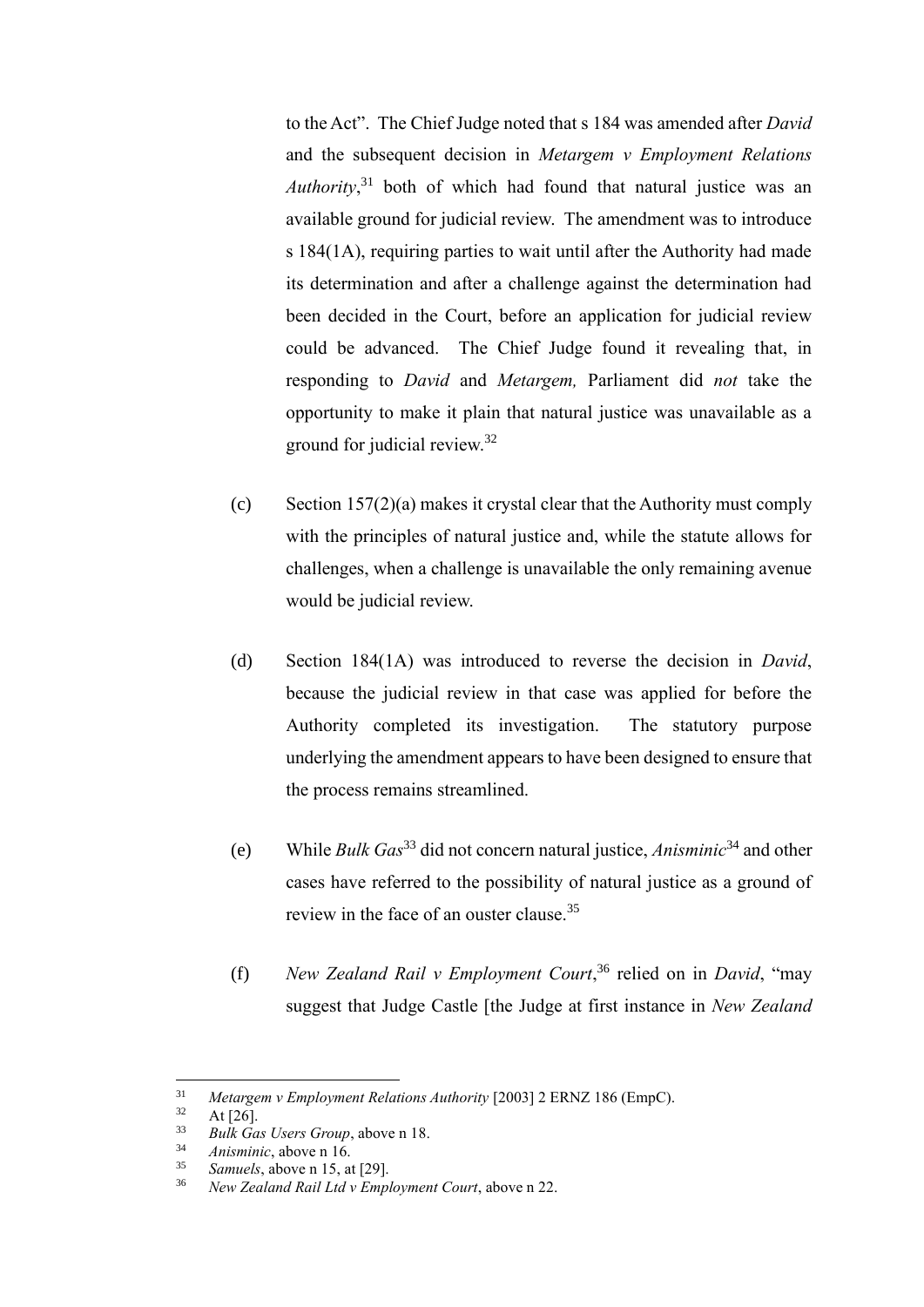*Rail*] might (if it had been necessary) have concluded that a breach of natural justice was an available ground of review".<sup>37</sup>

(g) While the Court of Appeal raised several issues with the approach adopted by the Employment Court in *David*, it did not exclude natural justice as a ground of review in relation to a decision by the Authority but "left it open". Her Honour noted that "if s 184(1) was interpreted literally, it would not be open at all". She also noted that the Court of Appeal, while critical of aspects of the Employment Court's reasoning in *David*, did not criticise the ultimate conclusion reached in that case.<sup>38</sup>

[60] Ultimately, the Chief Judge concluded that s 184, "when read in context and in light of the usual presumption applying to ouster clauses, does not exclude judicial review based on an alleged breach of natural justice by the Authority".<sup>39</sup>

### **On a plain reading, s 184 is clear**

[61] The comments made by the Court of Appeal in respect of the limits on review in s 193 can equally be made in respect of s 184. Indeed, the decisions of the Court of Appeal on s 193 focussed in large part on the inclusion of the reference to s 213 in s 193(1). That is not an issue that has any correlation in respect of s 184. In the most recent Court of Appeal decision on s 193, the Court commented on limits to review in s 193 as follows: $40$ 

[10] Ms Kennedy's application for review is not grounded on a lack of jurisdiction in this narrow sense. She does not contend that the Employment Court had no jurisdiction to deal with her application for review of the ERA decision; she herself invoked its jurisdiction to do so. The Employment Court plainly had jurisdiction to entertain Ms Kennedy's application. Its decision dismissing that application was within the class of decisions it was authorised to make. Ms Kennedy does not suggest the Employment Court acted in bad faith. It follows that the application for review of the Employment Court's decision falls outside the scope of this Court's very narrow jurisdiction on review. This aspect of the application must also be dismissed.

<sup>&</sup>lt;sup>37</sup> *Samuels*, above n 15, at [33].

 $38$  At [34].

At  $[35]$ .

<sup>40</sup> *Kennedy*, above n 24.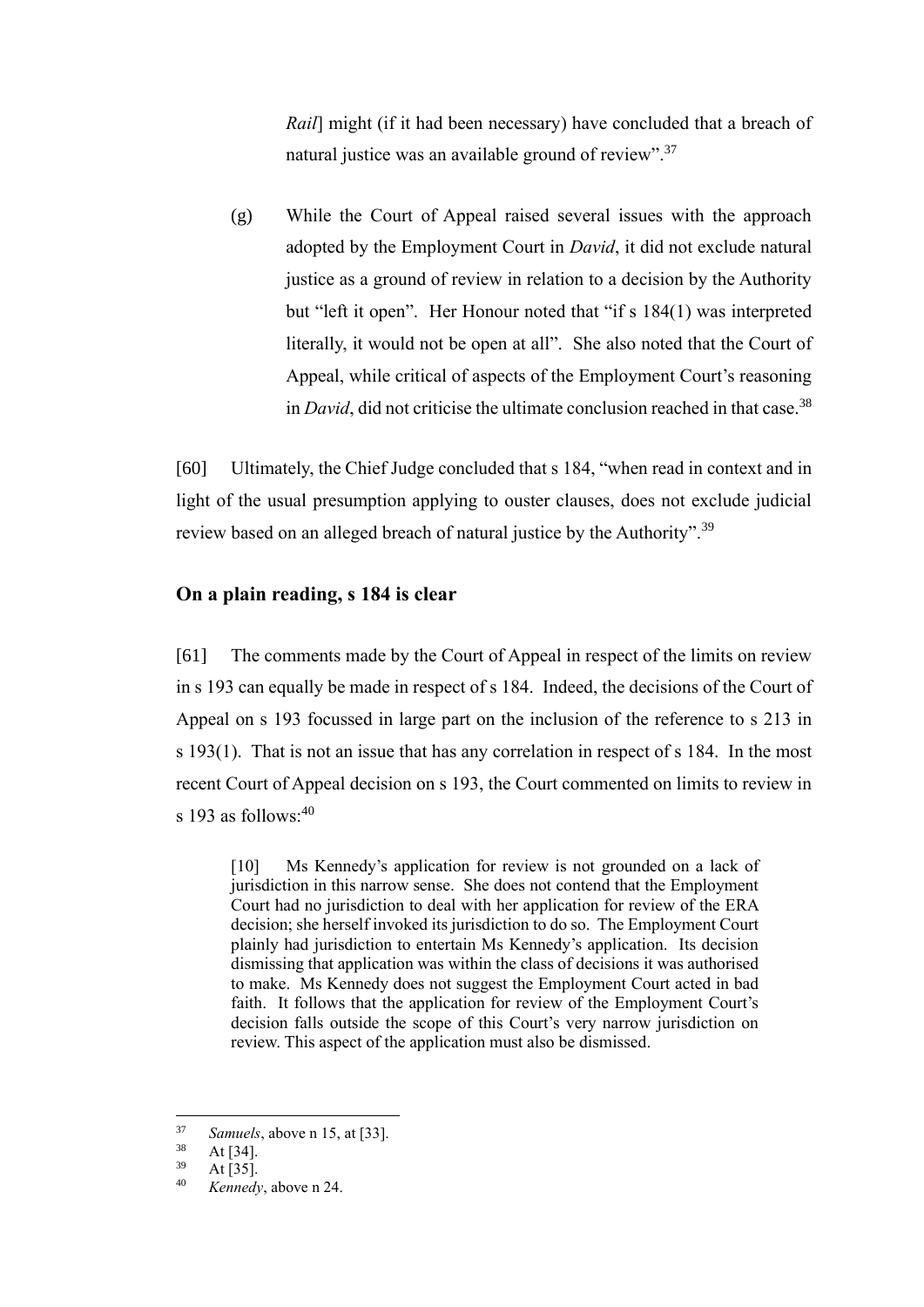[62] As noted, in *Samuels*, the Chief Judge acknowledged that, if s 184(1) was interpreted literally, an application for judicial review based on a claim of breach of natural justice would not be open at all.

[63] In *AFFCO*, the Court of Appeal said that the scheme of the Employment Relations Act is to limit access to the Court of Appeal. The Court said that was a deliberate and, in the Court of Appeal's view, rational policy choice by Parliament reflecting, as it does, that employment disputes involve dynamic relationships and should therefore be resolved speedily and informally without undue legalism and excessive judicial intervention. The Court of Appeal noted that at s 3(a)(vi) of the Act it is expressly stated that the object of the Act is "to build productive employment relationships through the promotion of good faith in all aspects of the employment environment and of the employment relationship", and that one way of achieving that object is "by reducing the need for judicial intervention".<sup>41</sup>

[64] It noted too that New Zealand's courts and tribunals for the resolution of employment matters have a long pedigree of minimal appellate intervention, especially in the context of collective bargaining.

[65] The first points made by the Court of Appeal in respect of the desire for employment disputes to be resolved speedily and informally without undue legalism and excessive judicial intervention are reflected in the pathways from the Authority to the Court. In particular, s 179(5) prevents challenges on procedural matters. Put simply, the Authority is to go about its business generally without interference from the Court. This too is reflected in s 184(1A). While it was dealing with a different issue, the policy intent that the Authority should be able to make its decisions as efficiently and cheaply as possible was recently recognised by the Supreme Court in *Gill Pizza Ltd v A Labour Inspector.*<sup>42</sup>

[66] For completeness, in taking Parliament to have confidence that the settled statutory pathways for appeal and review by the Court of Appeal provide sufficient

<sup>&</sup>lt;sup>41</sup> *AFFCO*, above n 23, at [38].

<sup>42</sup> *Gill Pizza Ltd v A Labour Inspector (Ministry of Business, Innovation and Employment)* [2021] NZSC 184 at [64](a).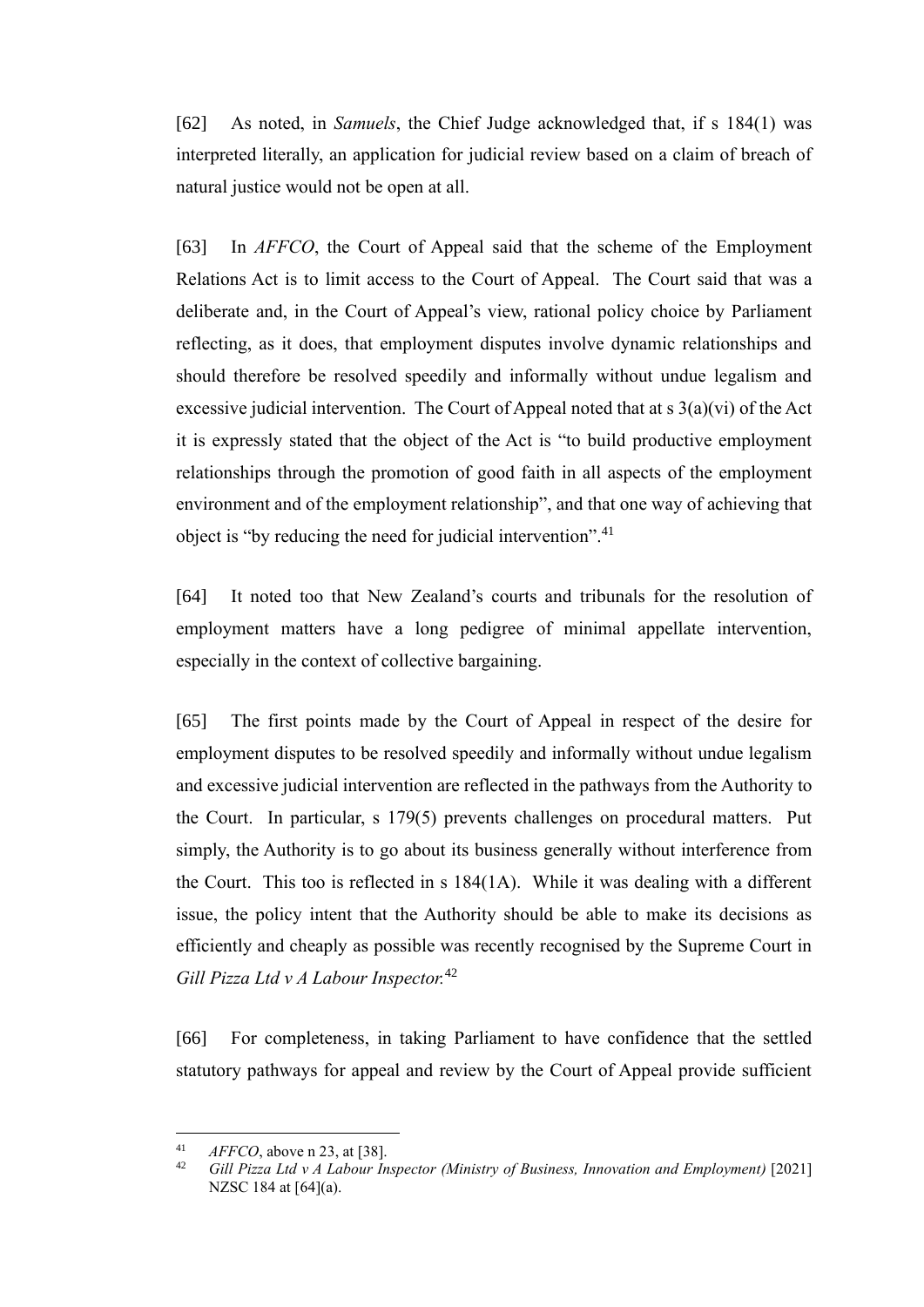security of natural justice in the context of a complex area of public policy, the Court of Appeal in *AFFCO* made two further points. It found that, in respect of access to the Court of Appeal, there were two adjudicative entities primarily tasked with enforcing the Act – the Authority and the Employment Court – which are specialist bodies which the Court of Appeal is not. Further, it said that most of the decisions the parties seek to challenge in the Court of Appeal will already have had two hearings, both of which must be conducted in accordance with the rules of natural justice.<sup>43</sup> The first of these points is not engaged in considering s 184. There also will not have been two hearings that must comply with the principles of natural justice but only one – the Authority's investigation meeting. 44

[67] However, a further point can be made. In *Parker*, the Court of Appeal recognised that the insertion of an appeal right lessened the need for the normally strict construction of privative provisions.<sup>45</sup> That suggestion has even more force when looking at the pathway from the Authority to the Court. An appeal to the Court of Appeal is generally by leave only and restricted to questions of law that, by reason of their general or public importance or for any other reason, ought to be submitted to the Court of Appeal for decision.<sup>46</sup> In contrast, parties dissatisfied with an Authority's substantive determination have an unfettered right to challenge that determination in the Employment Court, including on a de novo basis.<sup>47</sup> Non-parties (such as Ms Fechney), of course, do not have a right to challenge a determination, but that is true too of a right to appeal from the Employment Court to the Court of Appeal.

[68] In *Parker*, the Court of Appeal outlined in some detail the history of s 193. Section 184 is a relatively new section, having been introduced in the Employment Relations Act.

[69] The history of s 184, nevertheless, is informative. It is not clear whether this history was before the Court when it heard *Samuels*.

 $43$  *AFFCO*, above n 23, at [39].

<sup>&</sup>lt;sup>44</sup> Employment Relations Act 2000, s  $157(2)(a)$ .<br><sup>45</sup> Paykay above p 22, at [22]

 $\frac{45}{46}$  *Parker*, above n 22, at [33].

<sup>&</sup>lt;sup>46</sup> Employment Relations Act 2000, s 214.<br><sup>47</sup> Employment Relations Act 2000, s 179.

<sup>47</sup> Employment Relations Act 2000, s 179.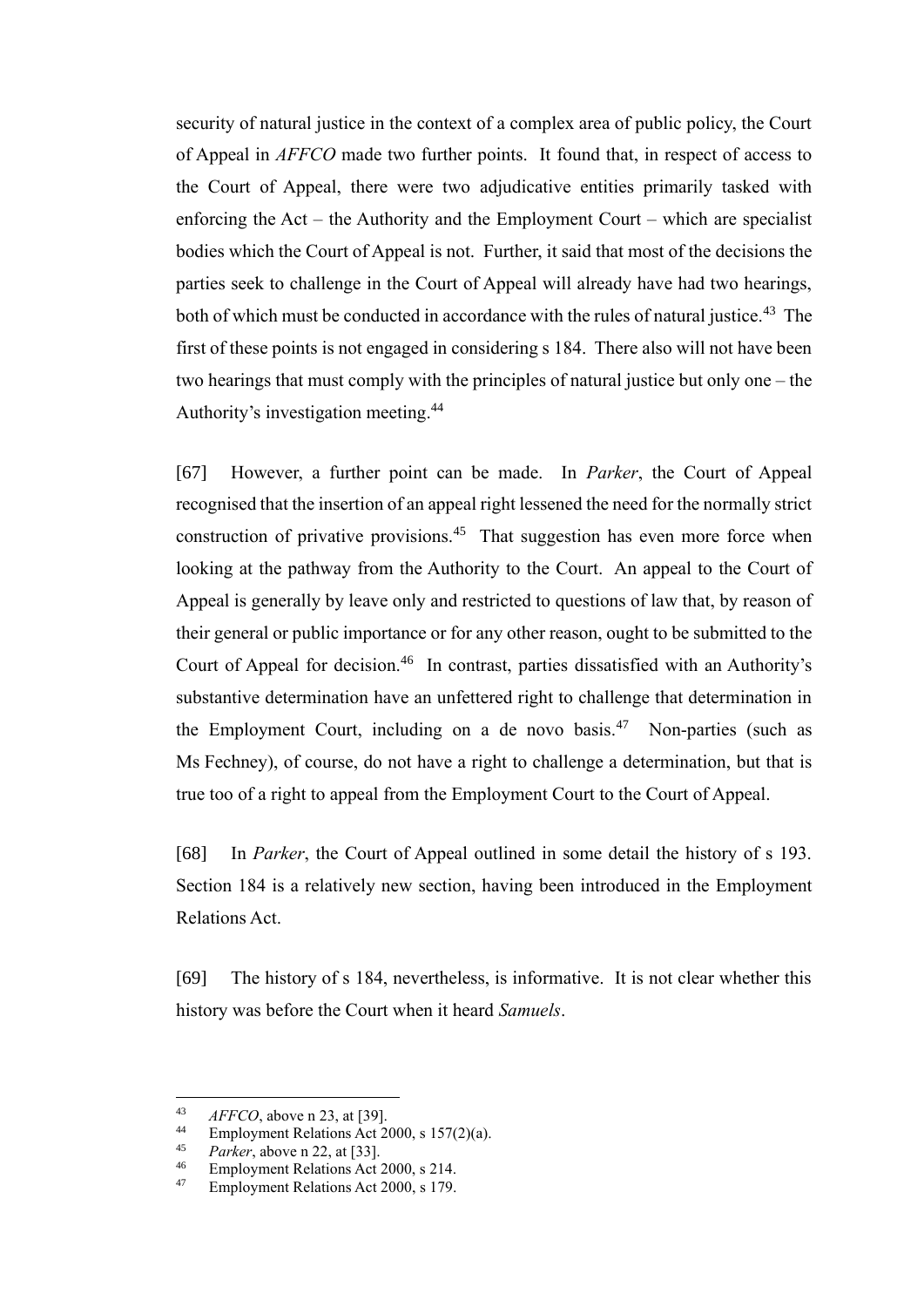[70] Section 184 was introduced at the Select Committee stage during the passage of the Employment Relations Bill. In the commentary to the Employment Relations and Related Petitions Bill (8-2), the Employment and Accident Insurance Legislation Committee relevantly said of then cl 194A:<sup>48</sup>

We recognise that the bill is structured so that at each stage (mediation, Authority, Court) the focus of the institution is to be on the employment relationship problem, rather than the actions of the previous institution. Accordingly, the majority recommends protection of the Authority from judicial review except where it relates to fundamental jurisdictional error. It recommends insertion of a new clause 194A [s 184], *which replicates clause 203 [s 193] that already protects the Court from similar scrutiny*.

[71] Put simply, the intention in inserting s 184 was to keep the focus on the employment relationship problem and to do so by replicating s 193.

[72] The suggestion that *New Zealand Rail* supported the possibility that a breach of natural justice was an available ground of review must be read in light of the Court of Appeal's comments in *Parker* that *New Zealand Rail* did not involve an alleged breach of natural justice and that the comment referred to "is not even an obiter dictum: the Court refused to make any comment on the possibility".<sup>49</sup>

[73] The decision in *David* also must be approached with caution given the comments the Court of Appeal made about that decision in *Parker*, referred to above.<sup>50</sup>

[74] I recognise the point made by her Honour in *Samuels* that Parliament did not amend s 184 to make it plain that natural justice was unavailable as a ground for judicial review when it amended the section following the Employment Court's decisions in *David* and *Metargem*. 51 Under orthodox principles of statutory interpretation, Parliament is taken to be aware of the Court's settled interpretation.<sup>52</sup>

<sup>&</sup>lt;sup>48</sup> Employment Relations Bill and Related Petitions (8-2) (explanatory note) at 40 (emphasis added).<br><sup>49</sup> *Parkar* above p.22, at  $[40]$ 

<sup>&</sup>lt;sup>49</sup> *Parker*, above n 22, at [40].<br> $^{50}$  **Above at [56]**-[57]

 $^{50}$  Above, at [56]-[57].<br> $^{51}$  It is worth noting the

<sup>51</sup> It is worth noting that in *Metargen*, above n 31, the Authority expressly accepted that a breach of natural justice was reviewable, see [37]. In *Bennett v Employment Relations Authority* [2020] NZEmpC 54, [2020] ERNZ 136, the Attorney-General's argument proceeded on the basis that issues relating to natural justice may be determined by the Court, see [31](a). Therefore, neither judgment substantively addresses the issue.

<sup>52</sup> *AFFCO*, above n 23, at [29].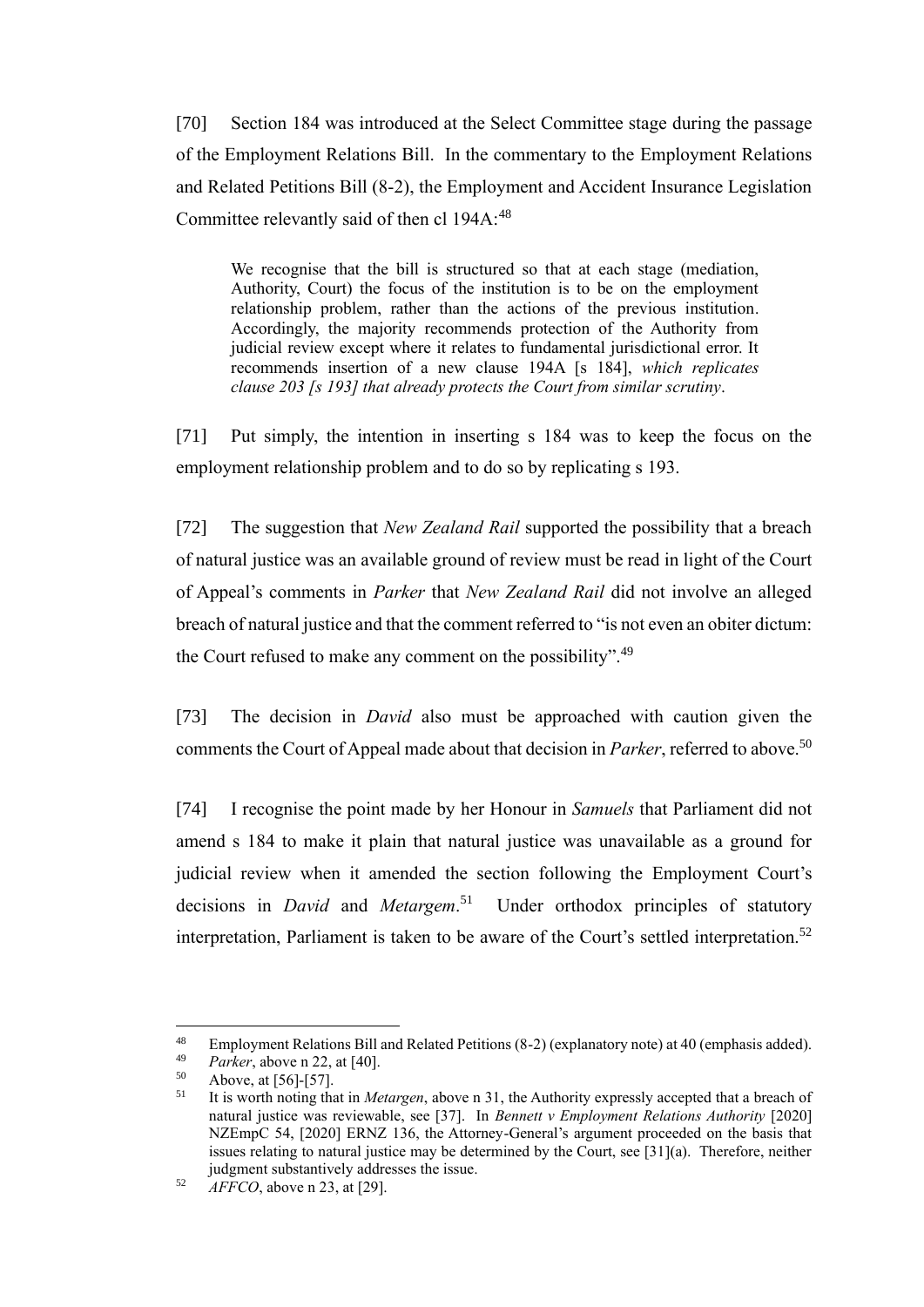That point, therefore, supports the suggestion that Parliament was content for natural justice to remain a ground for review. It is not, however, determinative.

[75] Standing back and looking at the words of s 184 in the context in which they appear, including the legislative history of ss 184 and 193, and having regard to the Court of Appeal's interpretation of s 193, I take a different view from the Chief Judge in *Samuels*. While Parliament did not choose to reinforce the position when it amended s 184, the section nevertheless is clear. It deliberately adopts the same formulation as in s 193 of the same Act and in the same general context of resolution of employment relationship problems. The claim advanced for breach of natural justice does not fall within the scope of the Court's very narrow jurisdiction on review as set out in s 184(1) and (2). The Court has no jurisdiction to consider Ms Fechney's claim for breach of natural justice.<sup>53</sup>

## **Would the claim for breach of natural justice have succeeded?**

#### *Ms Fechney's comments were considered*

[76] While Ms Fechney says that the Authority did not allow her to provide a response to its concerns, if that was an issue, it was rectified by her commenting on the original determination, which comments were clearly considered by the Authority Member prior to him issuing the published determination. Effectively, the Authority treated Ms Fechney's email raising concerns as an application for a recall; the Authority Member revisited the determination and then he reissued it.<sup>54</sup>

#### *There was evidence to support the Authority's comments*

[77] In respect of the non-publication comment, Ms Fechney says there was not an "issue" over a breach of the non-publication order. She relies on two factors: first, that

<sup>53</sup> For completeness I note that, in her reply submissions, Ms Fechney suggested that s 194(2) of the Act broadened the judicial review jurisdiction, but that subsection is to give the Employment Court the full and exclusive jurisdiction to hear and determine any application for judicial review in respect of the matters listed in s 194(1) (which include the exercise of its powers under the Act by the Authority). It does not broaden the jurisdiction.

<sup>&</sup>lt;sup>54</sup> The Authority has previously determined that it has jurisdiction to recall its determinations: *Carrothers v Jasons Travel Media Ltd* ERA Auckland AA 30A/07, 21 March 2007 at [23]-[28]; *Connelly v Nelson Pine Industries Ltd (No 2)* [2012] NZERA Christchurch 133 at [11].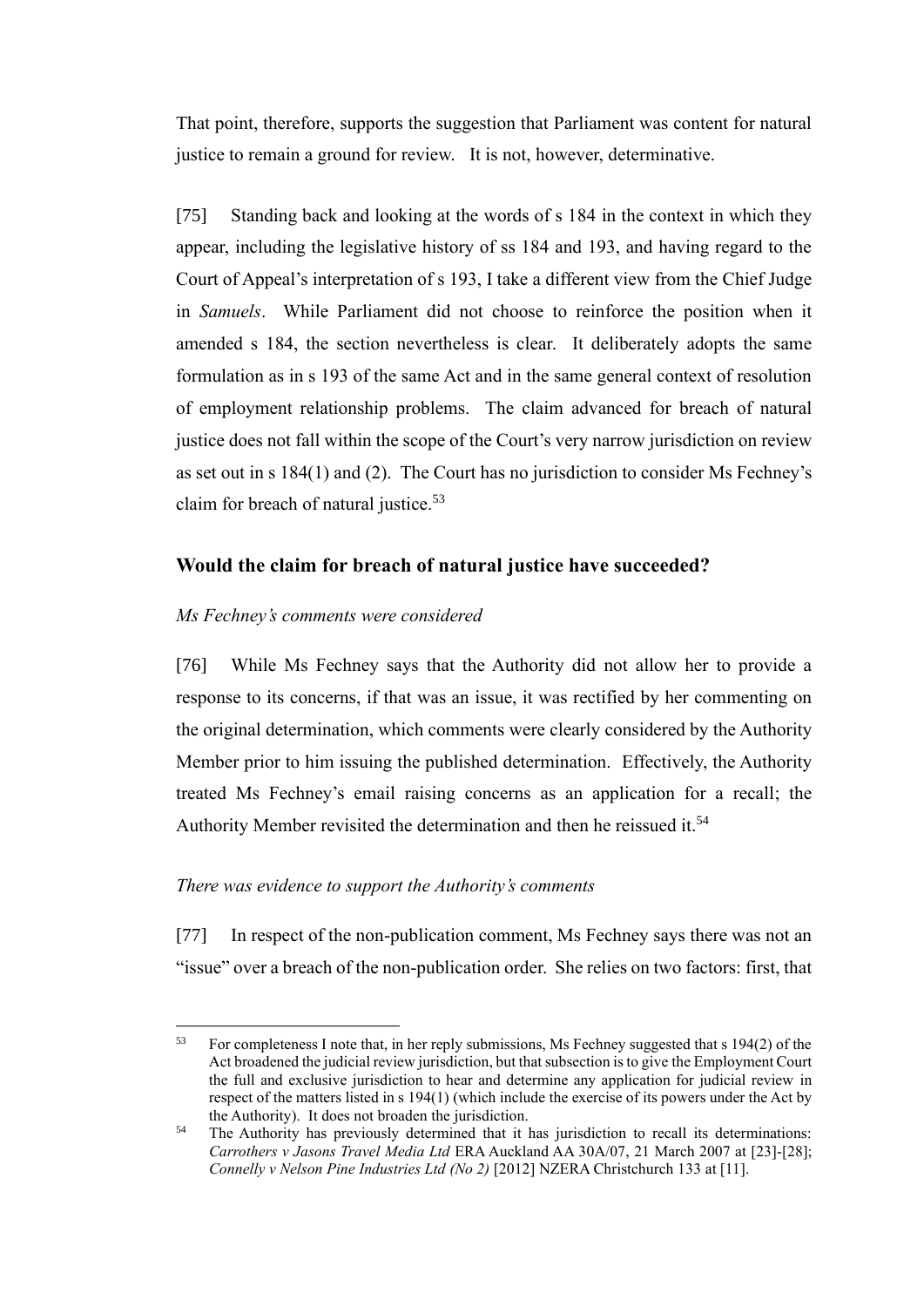Customs agreed that it did not intend to pursue any claim in relation to the publication of its name on "Givealittle"; and second, the "Givealittle" website was created before the Authority ordered non-publication on its own motion.

[78] The first point is not relevant to the issue of whether there was a breach of a non-publication order; whether a party subject to a non-publication order takes objection to the publication of its name does not affect whether there was a breach of an order in place. I acknowledge that the initial publication of the "Givealittle" page preceded the non-publication order so Ms Fechney may have argued that continuing the publication did not constitute a breach. However, the Authority's statement is not definitive. As noted, it refers to "an issue". There was evidence to support that there was such an issue.

[79] I acknowledge that the use of the word "coherent" has a particular negative implication for Ms Fechney. The point the Authority Member is making in the documentation comment, however, goes to the lack of detail in the email of 17 August 2021. Ms Fechney's email did not provide an analysis of the material; she simply left the documents to speak for themselves. As Ms Fechney notes, there are different ways in which the Authority Member could have expressed himself, referring for example to the analysis as "insufficient" or simply without any adjective. However, it is not the role of a Court on review to act as a wordsmith of a decision of a Tribunal or Court below it. There was a basis for the documentation comment.

[80] The litigation funding comment was amended from the Authority's original statement. Accordingly, the Authority has received and considered Ms Fechney's comments and this is reflected in the published determination. There is no dispute that, through the "Givealittle" page, litigation funding continued to be sought after the non-publication order was in place, that publicity surrounding the dispute was used in so doing, and that the page identified and impliedly disparaged Customs. There was evidence to support the Authority's observation. Ms Fechney claims that the litigation funding issue is irrelevant to the Authority's investigation. That is not a ground to challenge the observation, which is included as part of the narrative.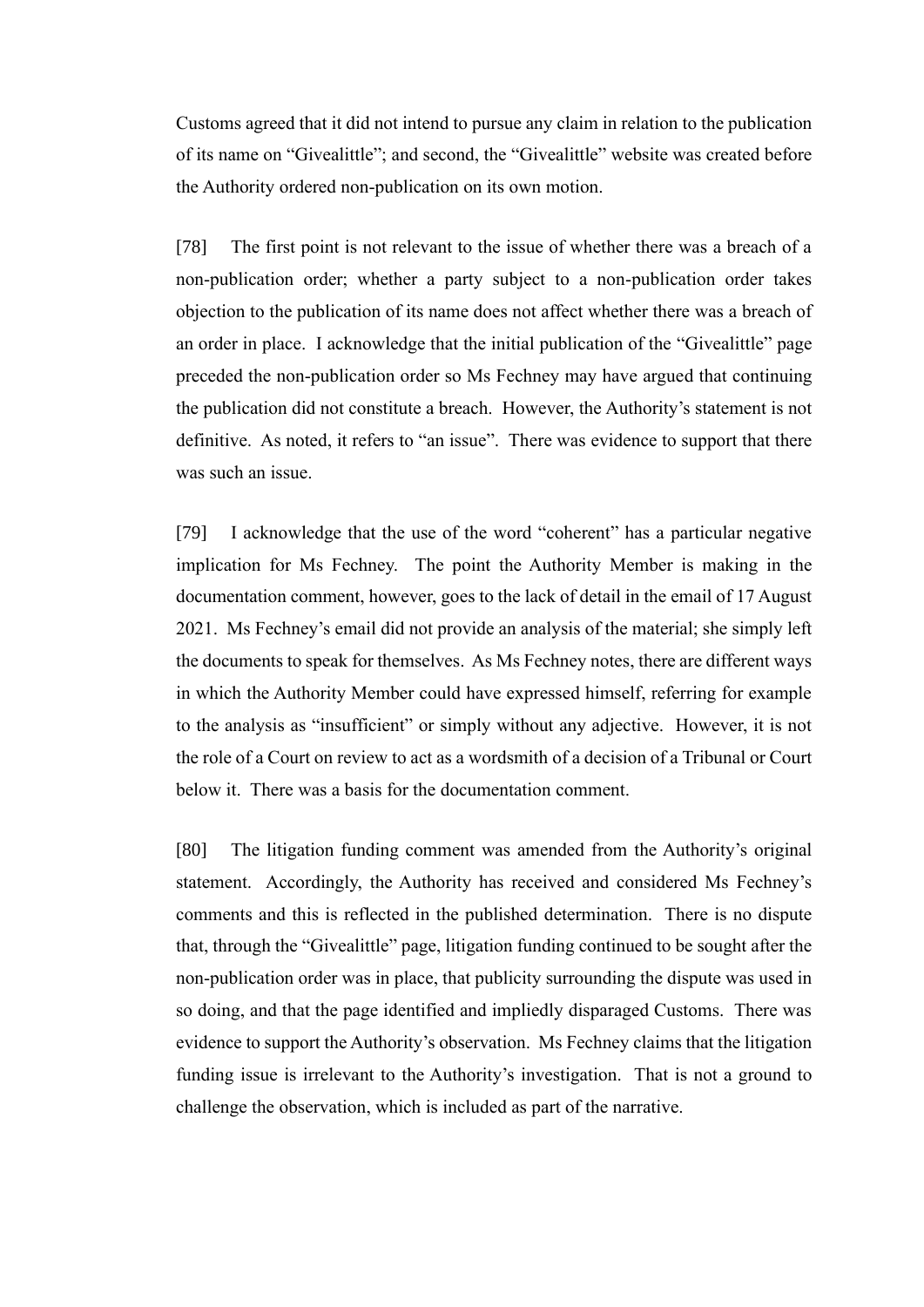#### **Discrimination is not a separate ground for review**

[81] Discrimination is not a separate ground for review under s 184.

[82] Ms Fechney, however, claims that the documentation comment amounts to discrimination against her on the basis of her cognitive disability, which she says constituted bad faith, which is a ground for review.<sup>55</sup>

### **Bad faith not established**

[83] There are essentially two parts to Ms Fechney's bad faith claim: First, that the documentation comment was discriminatory amounting to bad faith; and, second, that the published determination was issued in bad faith, as the Authority Member did that with the intent of personally affecting her. In her second limb, Ms Fechney again points to the documentation comment but also refers to her other concerns, including the number of times her name is used in the determination compared to that of Mr Kynaston, the tone of the determination, and the reference to her as the second representative.

[84] In alleging bad faith, Ms Fechney says that the circumstances show dishonest or unfair intent. However, Ms Fechney expressly makes no submissions as to motive as she says this would be speculative and irrelevant.

[85] Bad faith has a particular meaning in the context of judicial review. It is the "deliberate commission of a reviewable error knowing that an error is being committed".<sup>56</sup> An applicant has a high evidential burden.<sup>57</sup>

[86] Section 19 of the New Zealand Bill of Rights Act provides that everyone has the right to freedom from discrimination on the grounds of discrimination set out in the Human Rights Act. The Attorney-General acknowledges that it might be arguable that a breach of that provision could be bad faith, but says there would still be

<sup>55</sup> Employment Relations Act 2000, s 184(2)(c).

<sup>56</sup> *East Pier Developments Ltd v Napier City Council* HC Napier CP 28/98, 14 December 1998 at 43-44.

<sup>57</sup> *Attorney-General v Ririnui* [2015] NZCA 160 at [78].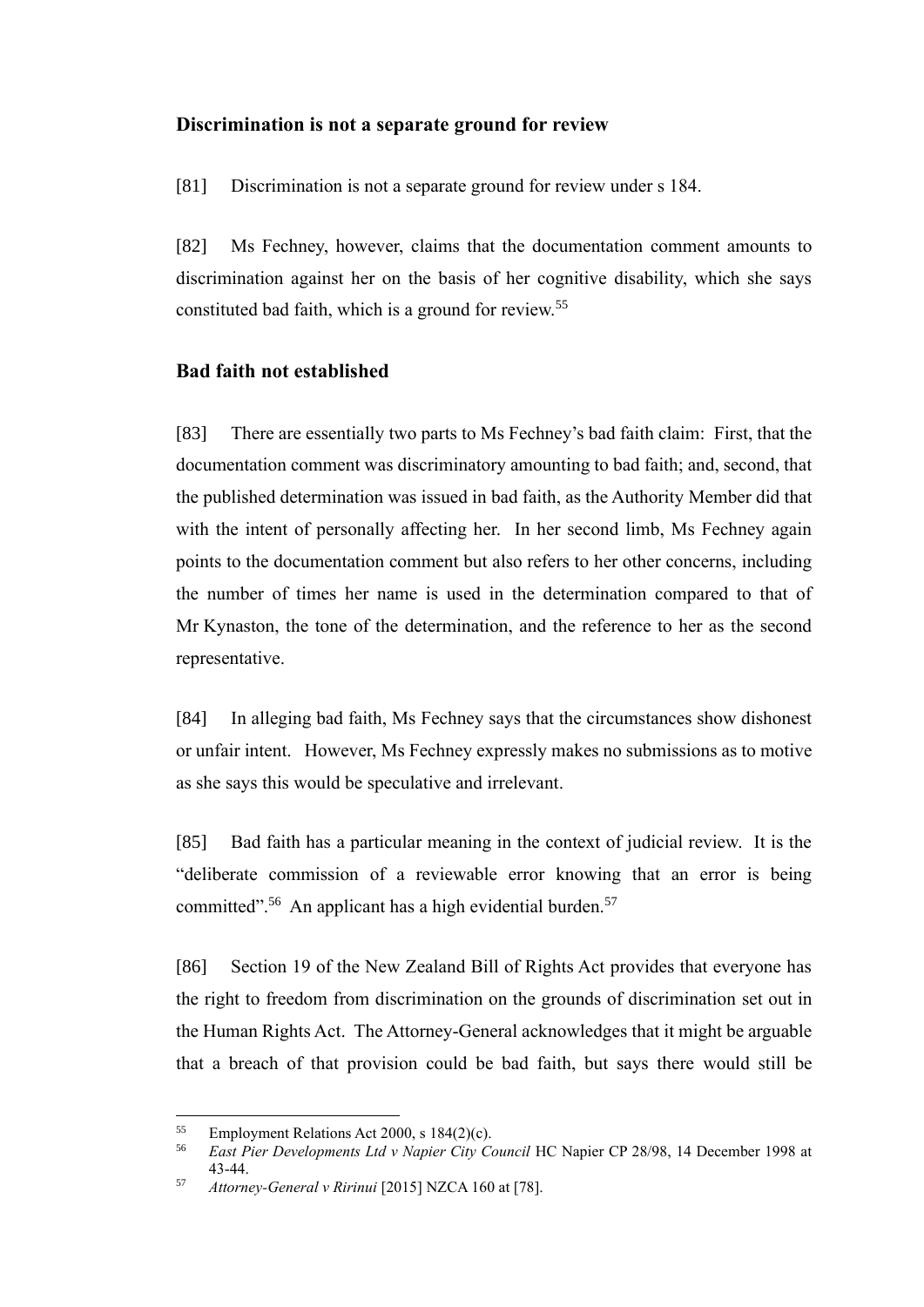requirements with regard to intention on the part of the decision-maker, which are not met here.

[87] In any event, and while recognising Ms Fechney's view of the word "coherent", on an objective basis the documentation comment does not demonstrate discrimination. As previously discussed, it must be seen in context and having regard to Ms Fechney's email of 17 August 2021. Ms Fechney may have preferred the Authority Member used different language but there is no error.

[88] I also do not accept that the Authority Member issued the published determination with the intent of personally harming Ms Fechney. Ms Fechney relies on the circumstances, which I take to mean that not all her concerns were addressed in the published determination despite her raising those concerns with the Authority Member. But those circumstances show the Authority Member considered the points made by Ms Fechney, and, where he thought they might be justified, amended his determination to the form taken in the published determination.

[89] The evidence does not come close to reaching the high standard required for a claim of bad faith.

[90] Ms Fechney's judicial review claim alleging bad faith fails.

### **Costs**

[91] Given the limited role that Customs took in this matter, it may well be that costs are not appropriate in this case.<sup>58</sup> If, however, Customs does seek costs, then it may apply by memorandum filed and served within 15 working days of the date of this judgment. If an application is made, Ms Fechney may respond by filing and

<sup>&</sup>lt;sup>58</sup> The Attorney-General appeared on the basis that he may not apply for costs against any party.